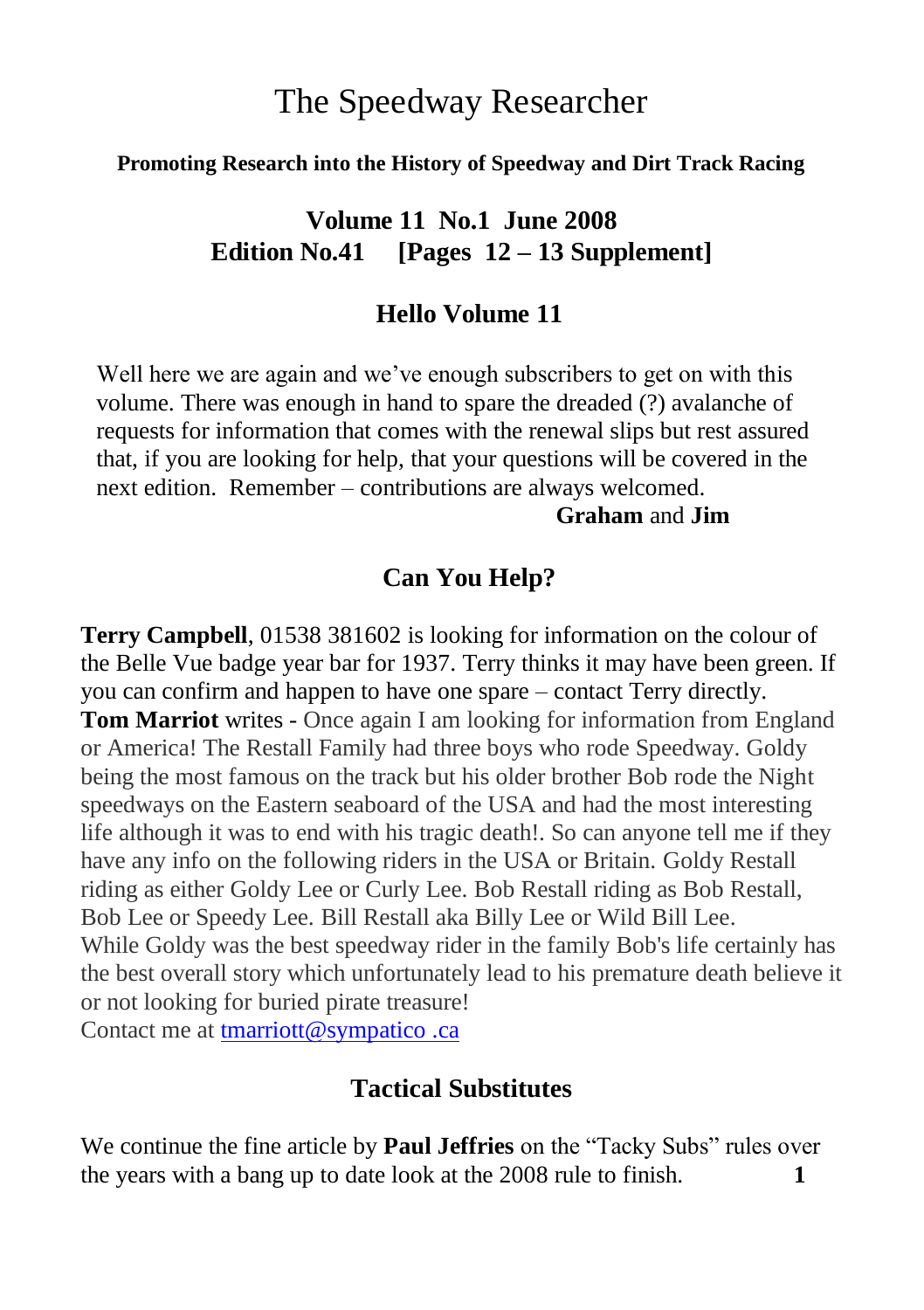1983 saw the Management Committee given the right to waive the 14-day rule in the case of sickness or non-speedway injury, whilst the cancelling out of absentees, regardless of status, was to be applied only by mutual agreement of the promoters. Use of Rider Replacement was extended to cover any Heat Leader absent due to World Championship duty, "priority international speedway events" or BSPA shared events. The requisite notice to the Referee of intention to use Rider Replacement had, for the first time, to include evidence that the facility had BSPA approval, without which the Referee could not permit its use.

1984 brought back the rule that both teams may not use Rider Replacement in the same fixture, whilst evidence of BSPA approval for use of the facility had now to be provided to the opposing team "at the earliest opportunity", as well as to the Referee. 1985 saw no changes, while 1986 saw only an added note to clarify that absences for the World Long Track (WLT) and European Grass Track (EGT) championships did not constitute grounds for use of Rider Replacement. 1987 saw no further amendment, whilst for 1988 a change clarified that the absent Heat Leader must be one "with an established average" and, for British League matches only, both teams were now once again allowed to use Rider Replacement.

1989 brought a relaxation in regard to Heat Leaders absent for the Championship Finals of the WLT and EGT competitions, who could now be covered by Rider Replacement.

The National League introduced a change in 1990 whereby any one (and only one) rider could take two Rider Replacement rides, in addition to any Tactical Substitute ride. With the merging of the leagues for 1991, this provision was dropped in favour of the BL rule, whilst cancelling-out was again altered so as to prohibit Rider Replacement where each side was without equally-ranked Heat Leaders. For unequal absentees, cancelling out was still to be subject to mutual agreement of the promoters. For 1992, the 14-day rule was altered to 7 days from the date of the medical certificate, although the Management Committee still reserved the right to grant special exemption.

1993 saw another significant change, with Rider Replacement now available for qualifying absence of any of Riders number 1 to 6, rather than just Heat Leaders. However, still only one absence per team could be covered in this way, and cancelling out could still be applied by mutual agreement of the promoters. This was the season of 8-man teams, hence the additional rider was programmed as number 9. One Replacement ride could be taken by the rider ranked immediately above the absentee, with the remaining rides to be **2** taken by lower ranked riders, or by the number 9. League matches were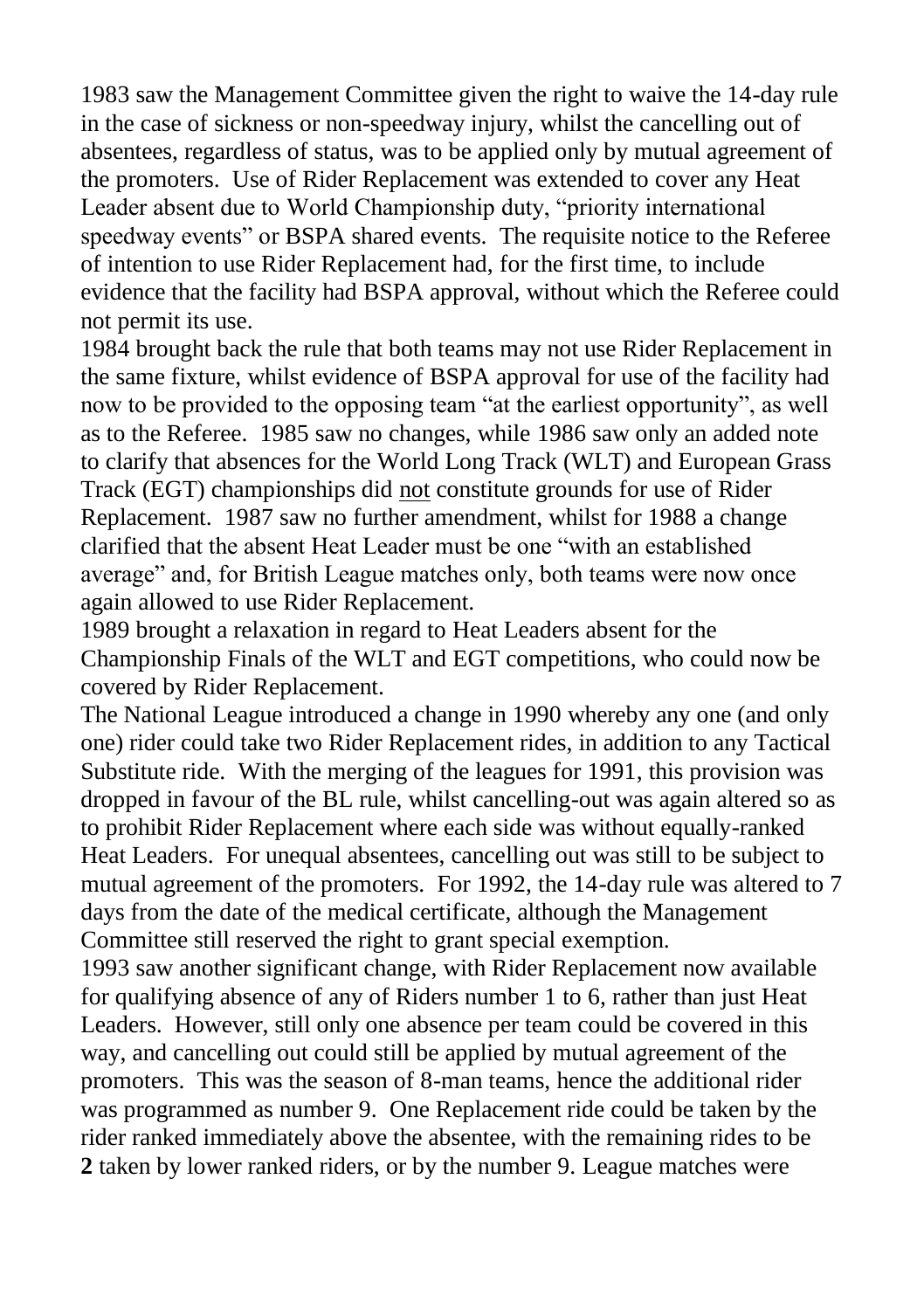run over 18 heats this season, and Rider Replacement rides were not permitted in Heats 16, 17 or 18.

In 1994, the League went back to 7-man teams, with matches raced over 16 heats; Rider Replacement applied for qualifying absences of any one out of Riders number 1 to 5. The additional rider reverted to number 8, and (for the first time) had to be a rider contracted to the team, and having an average not greater than 4.00. Rider Replacement rides were not permitted in Heats 15 or 16. In the event of two Heat Leaders being absent, Rider Replacement applied to the lower-ranked, or if all three were absent, to the number two ranked. For any other situation of two absentees qualifying for Rider Replacement, the facility applied to the higher-ranked of the pair. The opposing promoter had to be notified of the intention to use Rider Replacement not less than five days in advance, but a new provision was brought in whereby, if a team had permission to use the facility but a higher-ranked rider then became unavailable "at short notice", the Rider Replacement facility had to be transferred to cover that absentee.

The Regulations were rewritten for the 1995 season, but there was no major change to the way in which the Rider Replacement rule was defined for the British Premier League, where Grand Prix duty was added to the circumstances qualifying for Rider Replacement. One new feature was that, where a Replacement rider suffered exclusion or was unable to take his place in a Rerun, that race nevertheless constituted his Rider Replacement ride, and he could not be nominated again. It was also clarified that he could not be replaced by a different Replacement rider; as before, only a reserve or the number 8 could take his place. Recognising that "second half" racing was now largely a thing of the past, the reference to the number 8 being given two rides was quietly dropped. Notification of Rider Replacement to the opposing promoter was now merely to be "prior to the commencement of the meeting". New rules were brought in for the British Academy League, but the only material difference in regard to Rider Replacement was that the facility could be used only for a qualifying absent Heat Leader.

A minor alteration in 1996 was that, where two Heat Leaders were absent, the promoter had a choice as to which one to designate for the Rider Replacement facility. Provision for Rider Replacement in the newly-named British Conference League was withdrawn entirely.

For 1997, instead of the WLT and EGT championship finals, Rider Replacement was to be permitted for absences due to "a Trophy Series meeting of the FIM World Long and Grasstrack Championships" although it was made clear that this did not extend to the associated Qualifying Rounds, or to practice sessions. With 6-man teams in both the Elite and Premier **3**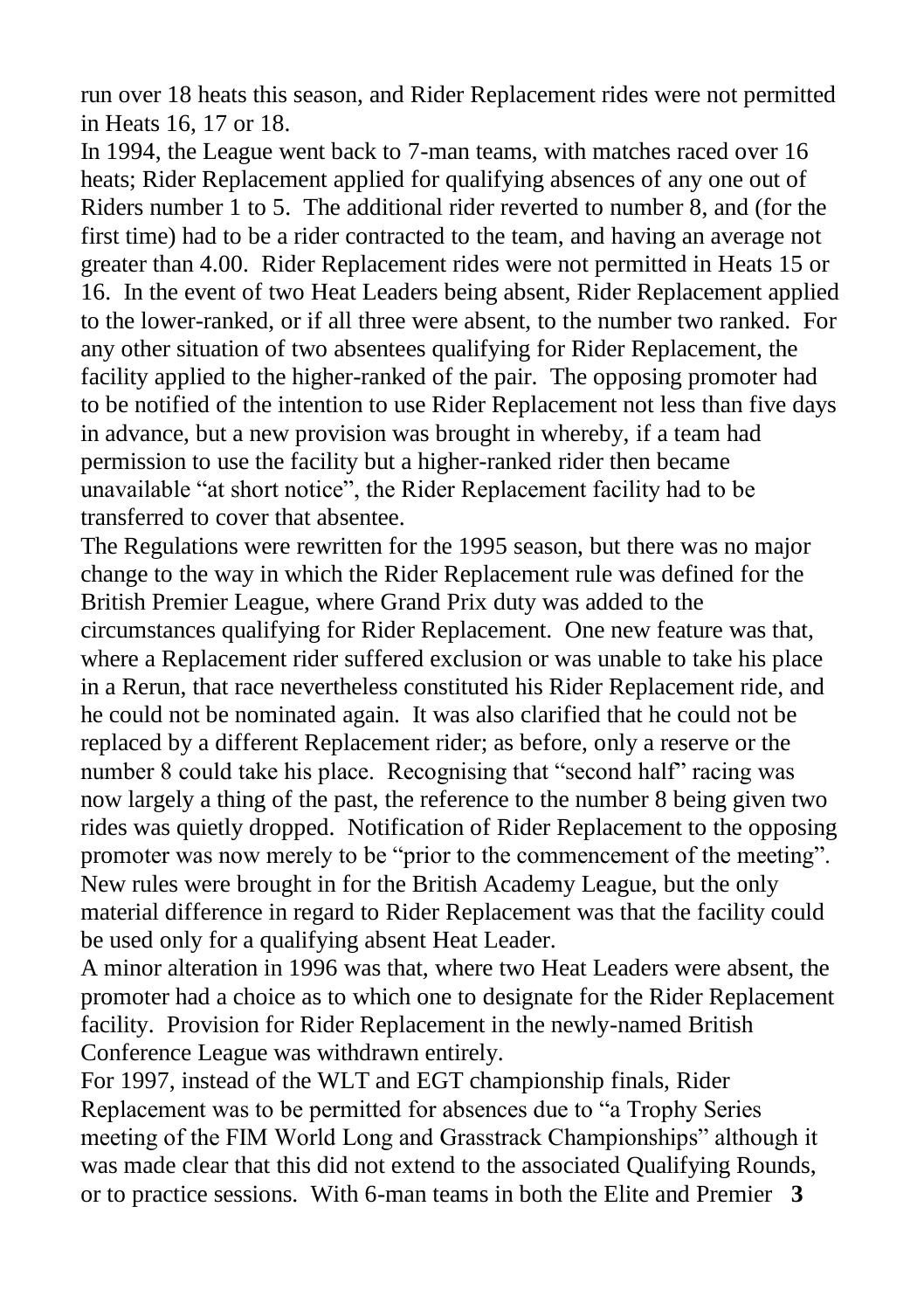Leagues, any rider (1 to 6) absent for a qualifying reason could be replaced by either Rider Replacement or a Guest Rider; Rider Replacement was however still limited to no more than one absentee. The additional rider (still confusingly referred to as "number 8") was now to be called the "Team Reserve" and had to be someone with an average (or converted average) not greater than 4.00 and not currently in the declared line-up of any team in the relevant League. This rule was poorly phrased but it would appear that, if used in this way more than six times in the season, he would have to become contracted to the team. Matches were reduced to 15 heats, and the prohibition on use of Rider Replacement now applied only to the final heat. The British Conference League continued to operate with no Rider Replacement facility. Elite League and Conference League rules were unchanged for 1998 but the Premier League, which had reverted to 7-man teams, now allowed Rider Replacement against any one of Riders numbers 1 to 5 absent for a qualifying reason. If however two Heat Leaders were absent, Rider Replacement applied to the lower-graded absentee, and if all three were absent, it applied to the second-ranked. The Elite and Premier Leagues in 1999 standardised on the previous year"s Premier League rules, except that where the top two Heat Leaders were absent, the Rider Replacement facility could now be used for either one. The Team Reserve now had to have an average (or converted average) no greater than 3.00.

The British Conference League this year relented and reintroduced Rider Replacement for an absent number 1 to 5 rider.

The rule book was again restructured for the 2000 season, but with little change. In regard to speedway injuries, evidence now had to be presented on demand to the BSPA office within 48 hours, whilst for non-speedway injury or illness, the 7-day prohibition on returning was extended to include the team"s next home match (albeit there was still provision for the BSPA to waive this). A new and, one hopes, rarely invoked provision covered absence of four or all five of the team"s number 1 to 5 riders; in such cases the Rider Replacement facility was to apply to the second-ranked rider. In all three Leagues, provision of a Team Reserve (the erstwhile number 8) became, for the first time, optional rather than mandatory. In the case of the Elite and Premier Leagues, if a Team Reserve was declared, besides meeting all the previous criteria, the rider was not to be one of those included on what was curiously referred to as the BSPA"s "Old Hands List"; in the Conference League, it could be one of the number 8 to 12 ranked riders either of the club or of the opposing club. The only change for 2001 affected this League, where the Rider Replacement facility was now restricted to absence of one of **4** the top four riders, but there no longer had to be any particular reason for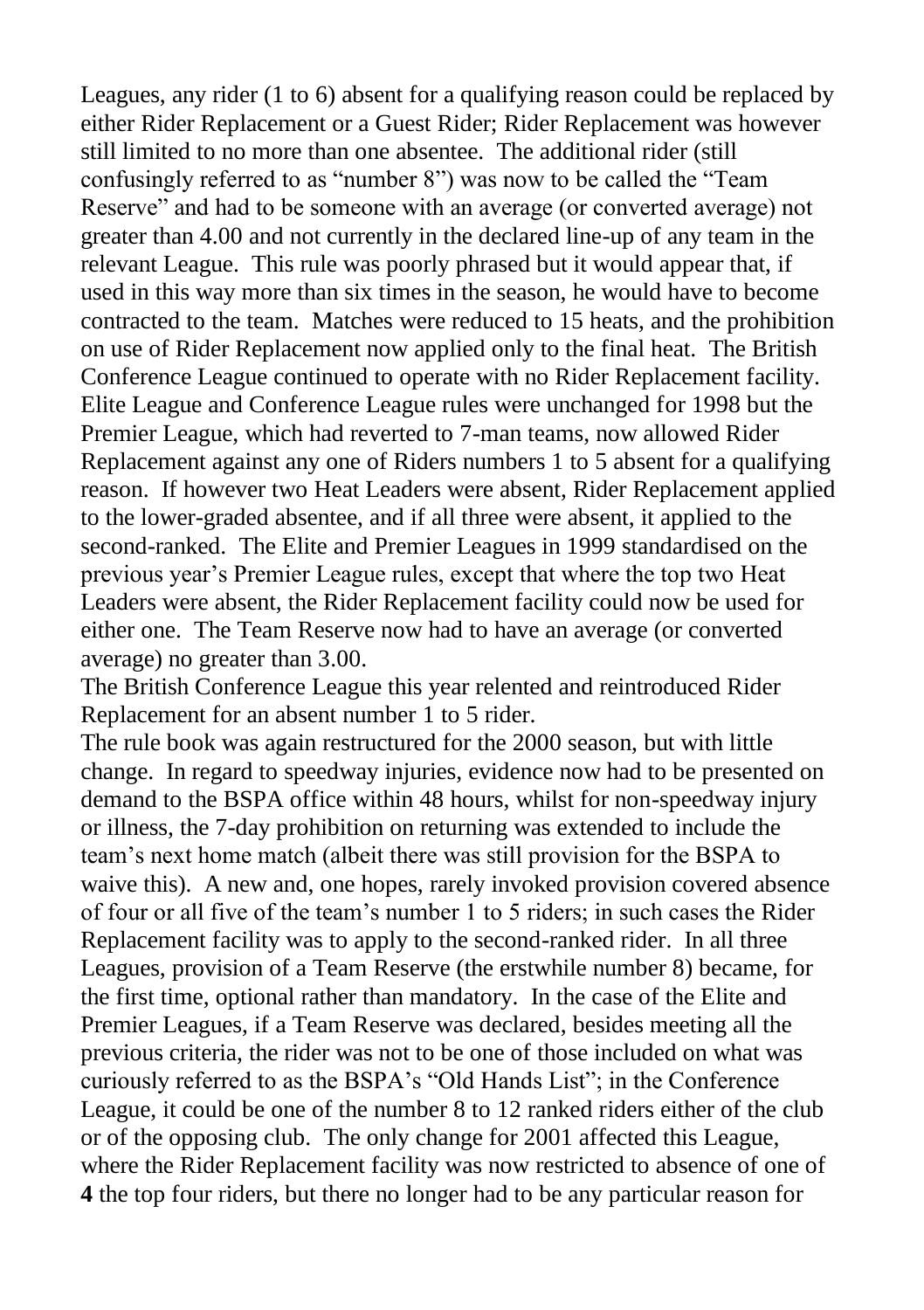the absence; at this level, school or work commitments for instance now became valid situations for use of Rider Replacement.

2002 saw further convolutions in the Elite and Premier Leagues' definition of qualifying circumstances. Where a team position was occupied by two riders under the "doubling up" rule and neither was available (for any reason), Rider Replacement was made an option. Use of Rider Replacement for a rider having an assessed or adjusted average was to be limited to a maximum of 28 days. In the Elite League, Rider Replacement for absence of a rider on Grand Prix duty was extended to include the previous day"s practice session, as well as the day of the event; if a team had more than one rider involved in the Grand Prix, the Rider Replacement facility was to apply to the highest ranked absentee. The British Conference League further restricted use of Rider Replacement to cover only an absent Heat Leader, but the complex restriction on selection of the Team Reserve was dropped.

The Rider Replacement rule was substantially rewritten for 2003. Strangely, the requirement to notify the Referee and opposing promoter of the intention to use the facility was omitted. A new clarification specifically allowed a Reserve (ie number 6 or 7) to take more than one Rider Replacement ride, whilst the terminology for the number 8 reverted to the traditional "Additional Rider", and reference to the "Old Hands List" was dropped. Absence for the World Grasstrack Championship was dropped from the eligibility conditions, although the FIM World Longtrack meeting was retained. Reference to suspensions was extended to include those impose by the FIM or ACU, in addition to the SCB. Where the top two Heat Leaders were absent, Rider Replacement was now once again tied to the second-ranked. In the Conference League, the League Co-ordinator was to designate the three team members for whom Rider Replacement was to be available; by implication, these would not necessarily be the three Heat Leaders.

2004 brought a change to the provision of Rider Replacement against "doubling up" riders; the rule now was that both the riders had to be absent either for one of the usual qualifying reasons, or because they were racing for their lower league team. The only other change was that in the event of qualifying absence of any two of riders ranked 2 to 5, Rider Replacement was now to apply to the highest ranked absentee.

For 2005, use of Rider Replacement was to be notified to the opposing team at least five days in advance of the meeting, or as soon as known. A new provision explicitly prohibited Rider Replacement for a rider who, although declared in the team"s 1 to 5, had yet to make an appearance. The situation for both speedway and non-speedway injury or illness was changed so as to require a Medical Certificate to be provided, if required, within 48 hours of **5**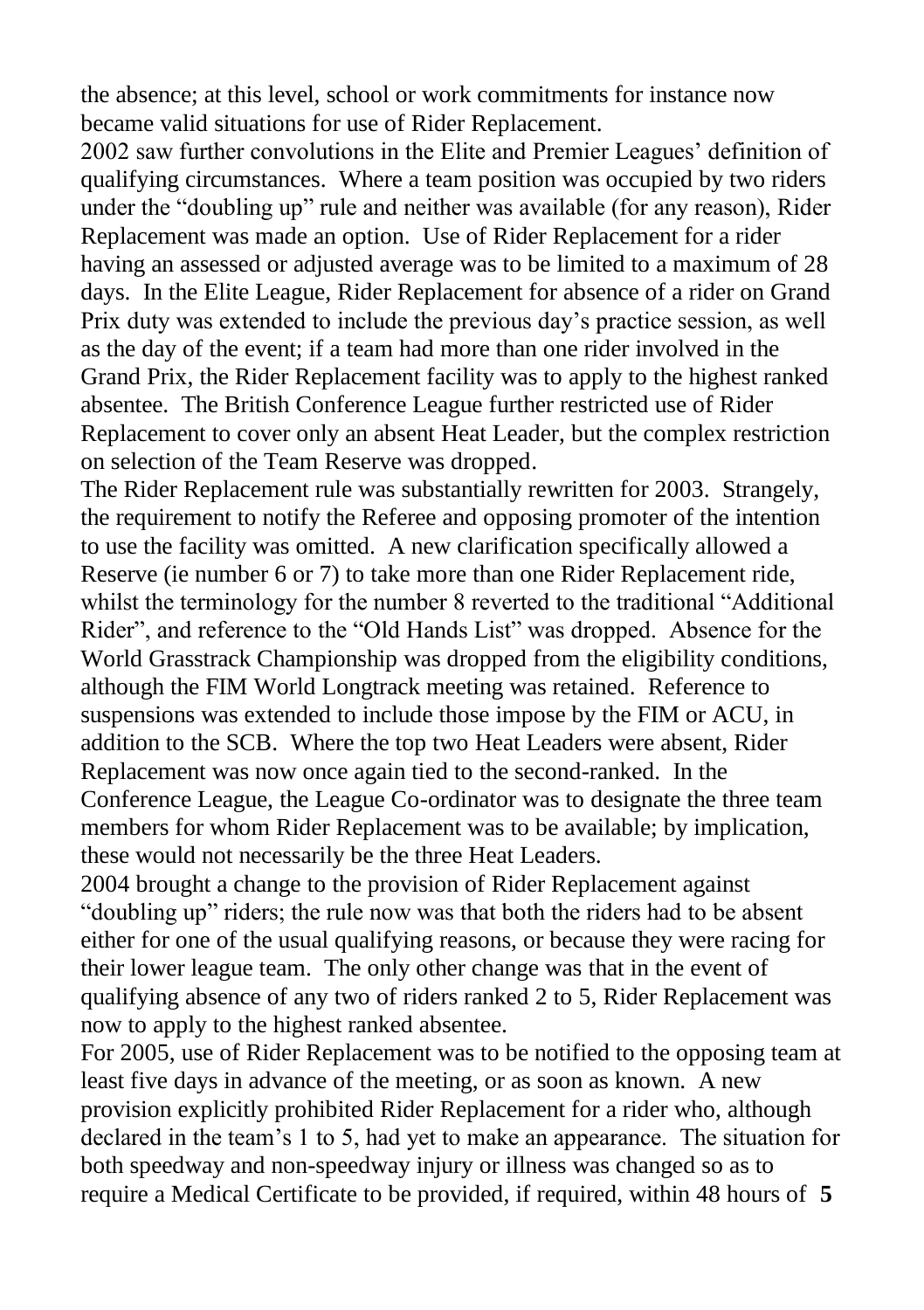the meeting being staged, but the 7-day rule was dropped. This may have been an error since, for 2006, the rule was reinstated, ie where Rider Replacement applied for a rider missing for reason of illness or non-speedway injury, he could not (without special Management Committee approval) return within seven days or for his team"s next home fixture.

Qualifying absences for 2007 were specifically extended to cover appearances in the European Under-19 championship and in the Great Britain Under-21 team, but otherwise there was no change of note. In regard to the Conference League, the situation remained as per 2003 save that, from 2004 onwards, the rule book had not been specific as to how many team members were to be designated in what was referred to as the "Grading List" as being eligible for Rider Replacement in their absence.

2008 (a) In order to qualify for Rider Replacement against a rider who is absent through illness or injury, a Medical Certificate must now be supplied to the SCB within 48 hours of the injury or illness occurring, rather than within 48 hours of the Meeting being staged. Failure to meet this deadline results in the rider automatically having to miss his team"s next home fixture, and there is no discretion for the Management Committee to over-ride this requirement. (b) In regard to the Additional Rider, a new provision (Rule 12.12.1) specifically prohibits them from wearing a "Number 8" race jacket, but does not indicate what they should wear instead! The rule is no doubt intended to avoid confusion in the Elite League where teams now have an eighth rider in their season"s declared formation; the rules do now specifically permit that rider to act as Additional Rider when Rider Replacement is in operation, but alternatively any other rider not currently in any Elite League team"s 1 to 7 can fulfil the AR role provided their average does not exceed that of the declared eighth rider. In the Premier League, the AR can be any rider not in another PL team"s 1 to 7 and whose average does not exceed 3.00, whilst in the Conference League it can be any Grade 1 or 2 rider.

Sources: The Speedway Regulations, editions for 1967 to 1997 inclusive Speedway Racing Rules, 1998 and 1999 editions; Speedway Competition Rules and Sporting Code, editions for 2000 to 2004 inclusive; The Speedway Regulations, Speedway Competition Rules and Sporting Code, editions for 2005 to 2008 inclusive.

## **Walthamstow in The National Trophy**

**Alan Bates** from Folkestone is our Walthamstow expert and has penned this **6** article on the Wolves. Although post war Walthamstow only operated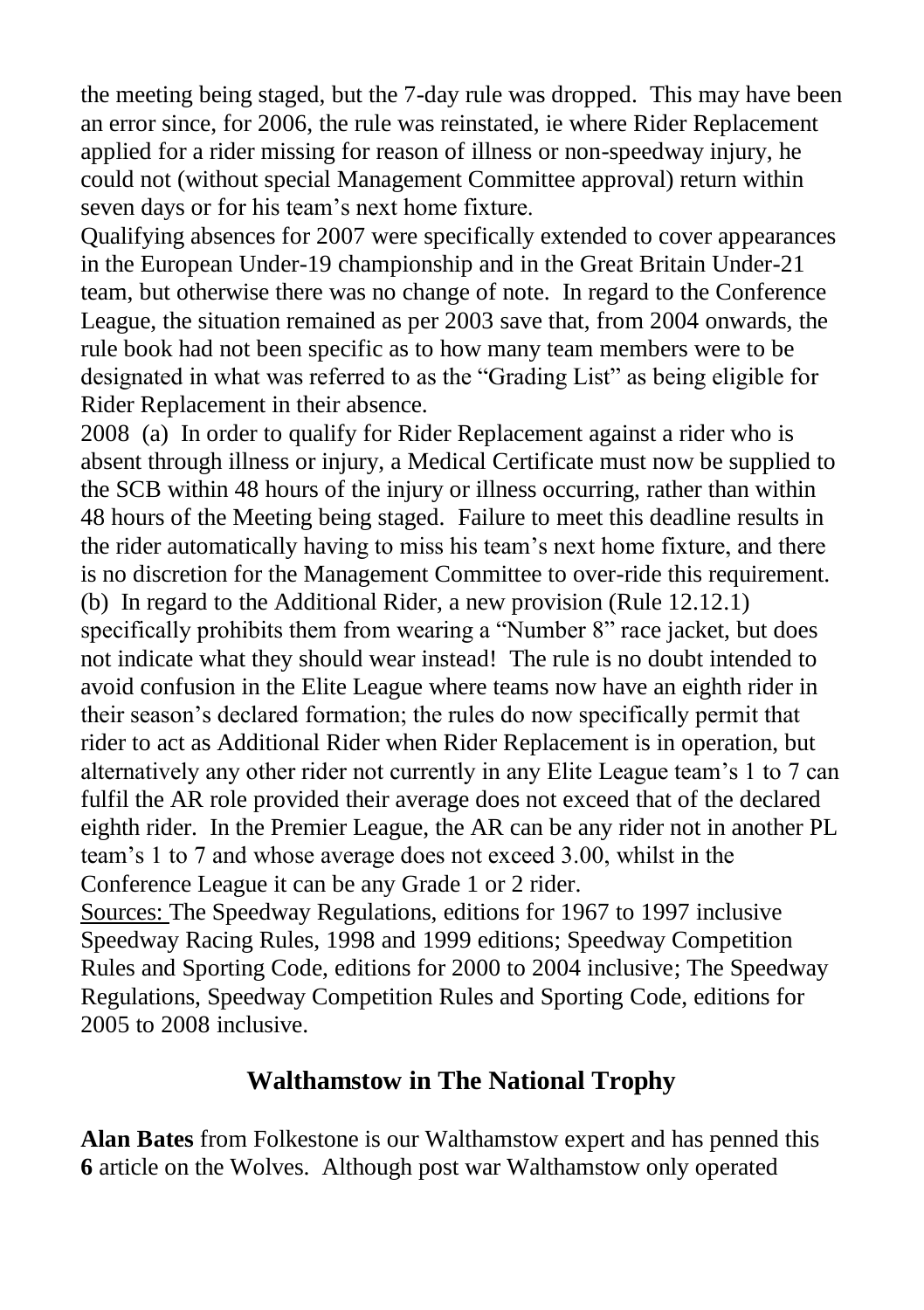from 1949 to 1951 they took part in no less than 22 National Trophy matches in the Second Division section during that period.

Their first match in the 18 heats competition decided over 2 legs was at home at Chingford Road to Southampton on Monday  $30<sup>th</sup>$  May 1949 and, following two  $5 - 1$ s and a  $4 - 2$  in the first three heats, they gained a useful 19 points advantage from the first leg by virtue of a  $63 - 44$  win. Charlie May was their top scorer with 16. The following evening at Bannister Court, Southampton they were only behind once,  $26 - 28$  after heat 9 and went on to gain another victory, this time by  $56 - 52$ . They went through to Round 2 with an aggregate success of 119 – 96. Jim Boyd turned in an 18 points maximum and Charlie May scored 14 from 5 rides.

In the next round they faced Cradley Heath and the first leg at home on June  $20<sup>th</sup>$  they had little trouble in winning as the Heathens only provided three heat winners. Charlie May with 17 and Jim Boyd with 14 excelled in a 64 – 39 victory. However, in the return match four days later it was a different story as Cradley whittled down the Wolves" lead and going in to the last heat they led 103 – 102 on aggregate. In the important nominated riders heat only two riders finished and Charlie May"s win over Eric Williams enabled the Wolves to make it a tie over the two legs and force a replay.

On  $4<sup>th</sup>$  July at Walthamstow, Cradley put up a better show that the fortnight previously and with Jack Arnfield on 15 and Gil Craven on 14 winning seven heats between them it was only three 5 – 1s at the end that enabled the Wolves to gain a lead of 18 from a 62 – 44 success. Jim Boyd was best with 15. In the return at Dudley Wood, Cradley gained four successive 5 – 1s in the early heats, followed by three  $4 - 2s$  and it was all over as they swamped Walthamstow by 71 – 37. Only Charlie May and reserve Bill Osborne managed a win for the Londoners, whereas Alan Hunt and Jack Arnfield both scored 17, paid 18. Walthamstow"s first venture into this competition had come to an end.

The 1950 campaign began with a comfortable win over Yarmouth by  $66 - 42$ with Benny King scoring a paid maximum and Jim Boyd paid 17. They had no problems in the return leg at Yarmouth the next evening, although they did lose  $50 - 57$ . Yarmouth couldn't manage a  $5 - 1$  until heat 11 and Wolves aggregate success was 116 – 99.

In the second round Walthamstow entertained Southampton in the first leg on 19<sup>th</sup> June and the visitors failed to win a single heat. They only managed to provide the first man home three times as Wolves won easily by  $67 - 41$ . Both Jim Boyd and Charlie May achieved maximums. The Saints began quite well in the second leg at Bannister Court the next evening and had wiped out half the deficit after Heat 9. However, Walthamstow won five of the remaining **7**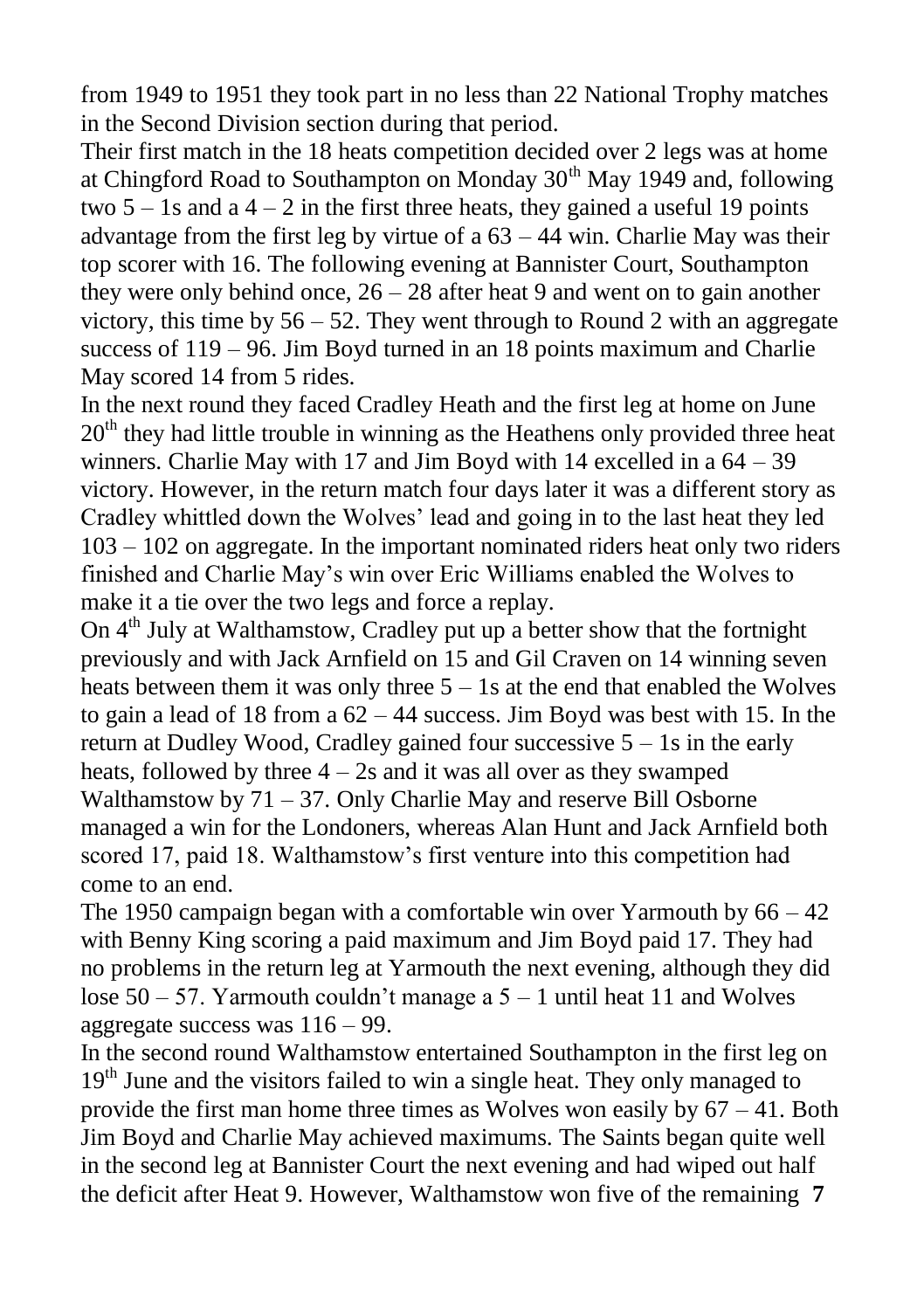heats with Reg Reeves prominent with 16. Southampton's  $59 - 49$  winning margin on the night was ot large enough and the aggregate  $116 - 100$  score favoured the Wolves.

The third round saw the Wolves up against Glasgow Ashfield and the Giants came to Chingford Road on  $26<sup>th</sup>$  June for the first leg. Once again Walthamstow finished up with a large first leg lead despite losing the nominated riders' heat  $1 - 5$  to Ken Le Breton and Merv Harding. This was only the Giants second heat win on the night. Le Breton scored 16 for the Scottish club and Jim Boyd was best on 15 for the Londoners who won 66 – 41. The following week at Ashfield"s Saracen Park, in front of a 23,000 crowd, Wolves" 25 points lead was gradually reduced as only reserve Archie Windmill could win a heat for them. However, with only two heats to go Walthamstow still led by 7 points on aggregate. Bruce Semmens and Ken Le Breton took a  $5 - 1$  in heat 17 and the difference going into the last heat was only three points. The Giants" nominated pair of Ken Le Breton and Merv Harding took a  $5 - 1$  victory over Harry Edwards and Jim Boyd. Ashfield took the match by  $67 - 41$  and they won the tie by a single point on aggregate. Yet again Wolves were out of the competition but they had gone a round further than they had in 1949.

The 1951 competition saw the Wolves take on Southampton in the first round and they hammered the Saints at Chingford Road by 77 to 31 for their biggest win in the competition to date. Wolves notched ten  $5 - 1s$  and four  $4 - 2s$ . Only Tom Oakley and Charlie May managed to win heats for the Saints. Jim Boyd returned a maximum 18 and Benny King scored 15.

There was no danger of Wolves forfeiting their 46 points lead in the return leg as they had always done well at Bannister Court. In the event they actually increased their advantage by another 6 points after the fifth heat. Southampton then gained a grip on the meeting and an effort which included four  $5 - 1s$ enabled them to win the leg  $60 - 48$ . Overall the aggregate score favoured the Londoners by a clear 34 point margin.

In the second round, for the first time, Walthamstow had an away match in the first leg and they travelled to Hanley, now known as Stoke, on  $12<sup>th</sup>$  May. The Potters made a fine start with three  $5 - 1s$  in the first five heats but the Wolves did not allow them to pull away. Wolves reduced the match deficit to 4 points after heat 9 and it took a 5 – 1 advantage in the last heat for the Sun Street Stadium men to gain a 10 point advantage on the night to lead 59 – 49. No Walthamstow rider managed double figures but seven of the eight man team had each won a heat. The second leg two days later turned out to be an annihilation for the Potters as their men could manage was six second places **8** as Walthamstow scored  $12\ 5 - 1$  heat wins in an  $81 - 26$  rout.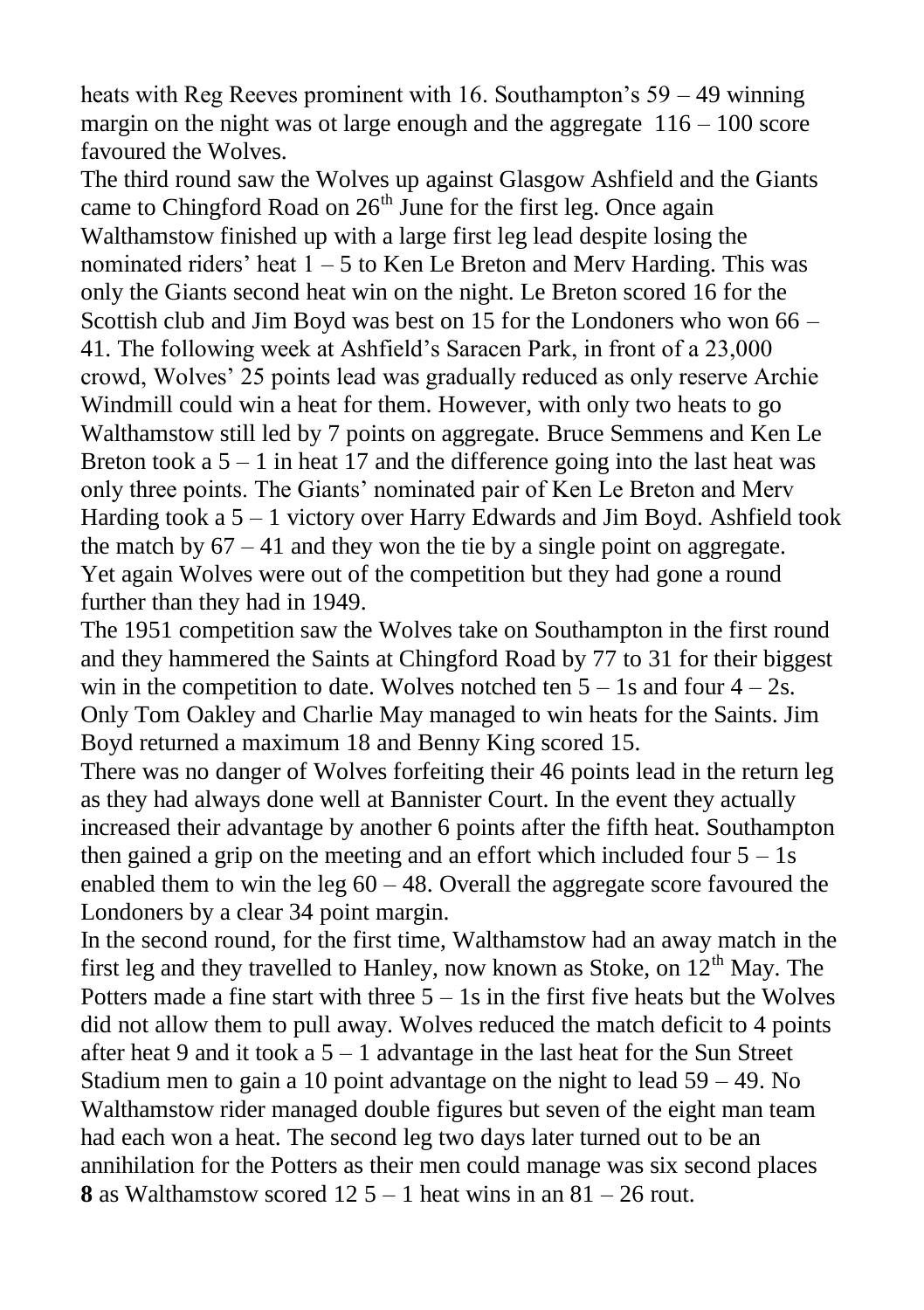Potters surrender was signalled in the final heat when they nominated their reserves, a fairly unusual tactic to say the least. The Wolves aggregate victory was a massive 140 to 75.

Next up was Yarmouth in the third round. At Caister Road on  $29<sup>th</sup>$  May the Wolves but up a solid performance and only went down at the tricky seaside venue by 51 – 57. Wolves had led by at heat 14 but the Bloaters reeled them in. Top scorer was Jimmy Grant with 11 points as again seven of the team managed to take the chequered flag. Fred Brand scored an 18 point maximum for the Bloaters. On  $11<sup>th</sup>$  June in the second leg Walthamstow were level on aggregate after heat four. Thereafter it was one way traffic as Yarmouth could only share five heats. Jim Boyd made 18 and Benny King gained a paid maximum as Wolves won  $73 - 35$  on the night and  $124 - 92$  over the two legs. Wolves now progressed to the Division Two semi final.

Now it was the Semi Final and their opponents were Halifax. At home in the first leg on  $2<sup>nd</sup>$  July the Wolves were on top form with nine  $5 - 1s$  and the only heat they lost was the nominated riders heat (heat 18). In Walthamstow's 74 – 34 victory Benny King top scored with 16 while best for the Dukes was Arthur Forrest with 11. What looked like a formality for the Wolves in the second leg turned out to be rather different as Vic Emms, Arthur Forrest and Al Allison won 12 heats between them, the first mentioned recording paid maximums. Wolves 40 point advantage had been reduced to 10 with three heats left to go. However the visitors managed to share heats 16 and 17 and, although Emms and Forrest won heat 18 by 5 to 1 to give Halifax a  $71 - 37$  win on the night, Walthamstow scraped home by 6 on aggregate. Pete Lansdale was top for the Wolves with 12, but it was reserve Sid Clark who really saved the day as he won two heats in scoring 8 points from his five rides.

The final was against Norwich and, having been thrashed  $24 - 60$  at the Firs four weeks before in a League encounter, Walthamstow"s prospects for the first leg did not look too good. It certainly wasn"t as the Stars ran riot with fourteen  $5 - 1$  wins and a  $4 - 2$  win. Benny King, the only Wolves rider to win a heat in the League match again managed their only win and his 7 points was Wolves' best in a 25 – 83 slaughter. Phil Clarke 17 and Bob Leverenz 16 were both paid for the lot. Walthamstow"s only hope in the second leg was at least to register a win, However, they only led once,  $19 - 17$  after heat 6. Stars dominated the rest of the meeting and  $5 - 1s$  in heats 15 and 16 put the Stars comfortably in front and they went on to win  $58 - 50$  to gain a massive aggregate success by 141 to 75. Bob Leverenz, the Aussie Star completed an unbeaten run in the final with an 18 points haul at Chingford Road. For Wolves Jim Boyd and Pete Lansdale both made 12 in what turned out to be Walthamstow"s last foray into the National Trophy. **9**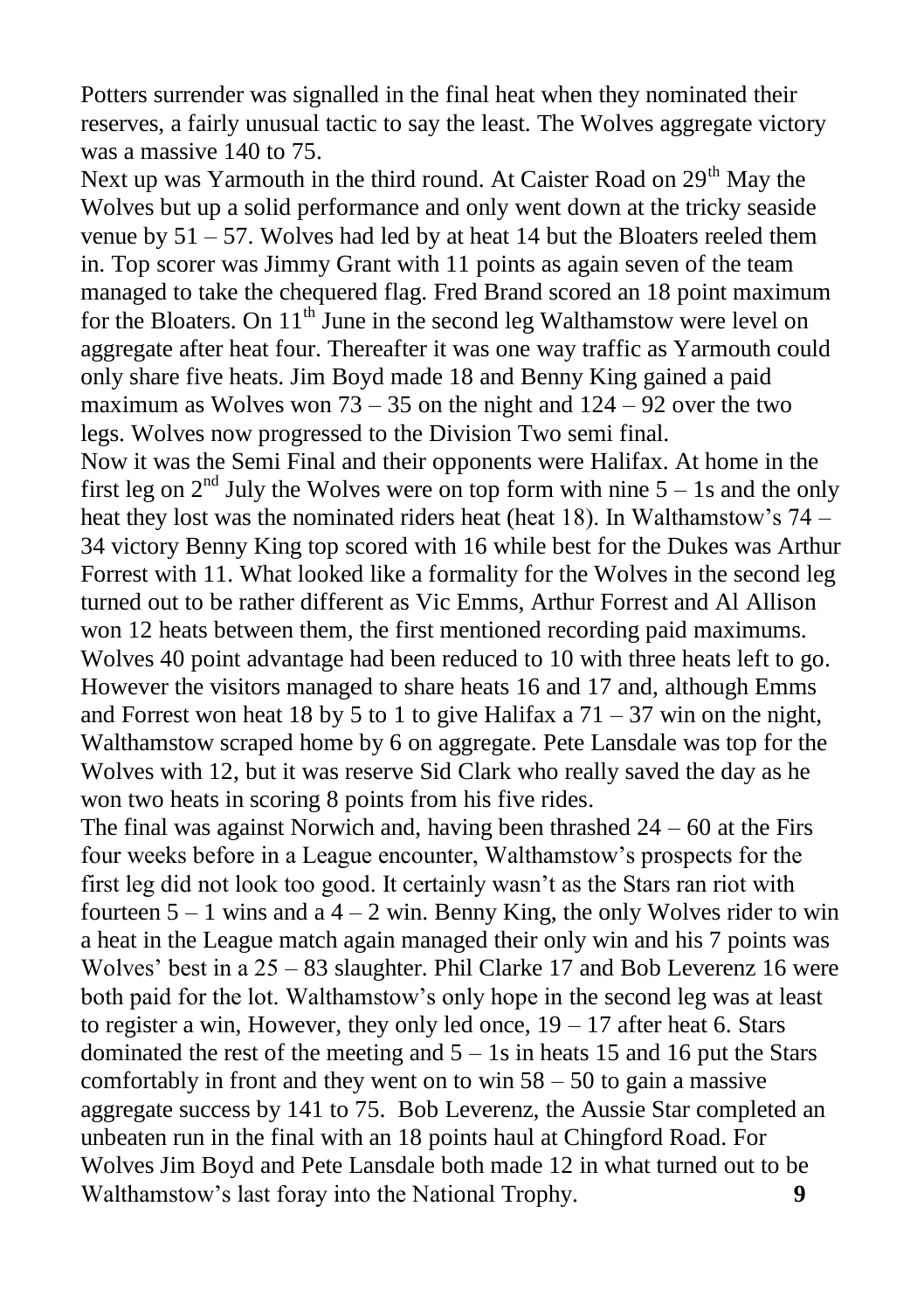Over the 22 matches the Wolves had raced they won 11 and lost 11. [ It should be noted that the National Trophy was competed for by all the teams and started in the Third Division. The winning Third Division team contested the Second Division rounds and the winning team from the Second Division part of the tournament faced First Division opponents in what was the final part of the tournament. Eds.]

### **Roll of Honour**

**Graham Brodie** posted this on the Yahoo website. Hugh Watkinson was a 25 year old novice from Ilford, Essex who died after an accident at Tiger Stevenson's training school at Perry Bar in November 1946. As far as I can trace, he had not ridden officially for Birmingham.

### **Nigel's Natters**

**Nigel Bird** looks to the land of the pyramids for his item this time round. **Zamalek, Cairo, Egypt Extract from the Auto Motor Journal 1928.**  I had an interesting chat last week with Mr Hewitt about the plans for the coming Egyptian campaign. About twenty riders have gone, including Ivor Creek, Billy Galloway, Les Blakebrough, Jack Adams, Les Barker, Ted Bradley, Colin Ford, Heather Hayes, Tommy Croombs, Alan Kilfoyle, Dud Froy, Clem Cort, Wink Rice, Bern Hieatt, Dell Forster and Taffy Williams. Ivor Creek and Billy Galloway, who arrived in Egypt on October  $16<sup>th</sup>$ , are superintending the laying of the track, which is adjacent to the Heliopolis Racecourse at Cairo and will be laid inside the existing greyhound course. The size is on a par with Harringay and holds about the same number of people. Racing will be held on three evenings a week including Sunday. Mr Hewitt, who is in charge of the riders, is very enthusiastic about the whole venture and has promised the AUTO news items from time to time. What a sight to see a crowd of natives going mad at one of the meetings, yelling themselves hoarse with their "Yallah" "Imshee" and other words in the native tongue urging on the riders; and shall we hear of the tombs opening in the Valley of the Kings when the speed boys start doing the knots with open exhausts? Amidst the rain of paper streamers and the cheers of the multitude I saw the departure of the boys and there were friends, brothers, sisters, wives, uncles and aunts all present and correct wishing the travellers "Bon Voyage" and good luck. They sailed on the 'California' and while you are reading these lines they will be **10** sunbathing in the land of the Pharaohs. Consternation was on Ron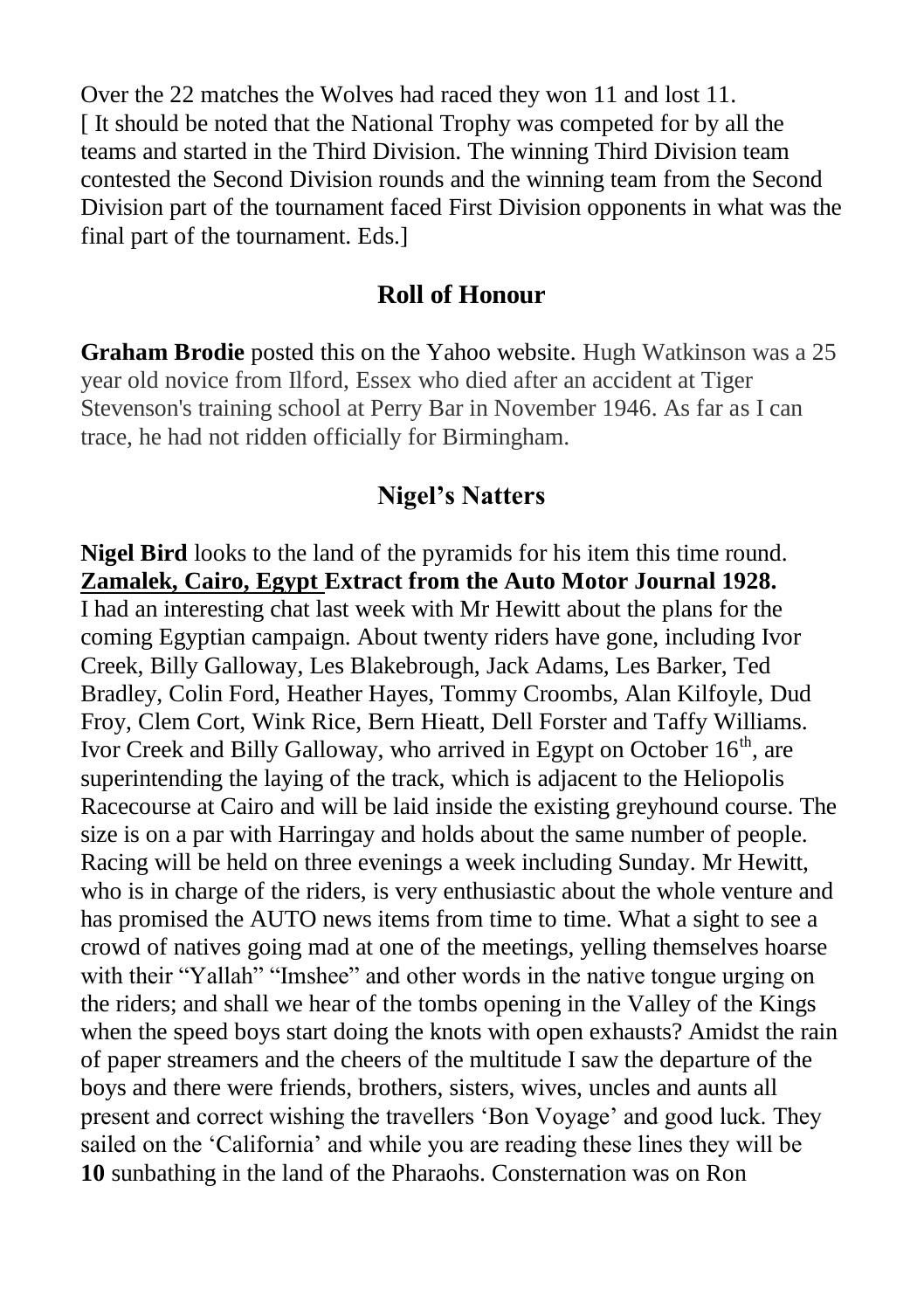Hewitt's face at the non-appearance of Colin Ford but I hear that he followed the day after. Heather Hayes was "sweating on the top line" as his passport had not arrived. Teddy Bradley, a comparatively newcomer to speedway racing was there complete with CAP. Some cap! If it hasn't been thrown overboard before they leave the St. George's Channel, I'm a Dutchman!

#### **From the Auto Motor Journal January 1929, By Les Blakebrough.**

The lot of the pioneer in any sort of adventure is truly a hard one. In company with a band of 18 other dirt-track race riders, I have been lured to Egypt on an educational mission. That is to say, the primary object of our party"s trip to the land of the Pharaohs is to initiate the natives in the art of skilful 'broad-siding' while going at full speed on a motor-cycle race track. Incidentally it answers the question "Where do dirt-track riders go in winter-time?" Dirt-tracking on the banks of mysterious Nile may sound somewhat alluring at this time of the year to fog and snow-bound people of England. But as far as we are concerned it presents considerable difficulties. In the first place, the site chosen for the first dirt-tack ever to be laid in this country is hardly suitable for the purpose. It is situated in Zamalek, Cairo, hard by the swift-flowing waters of the Nile. The soil in these parts is largely made up of Nile silt. To surmount the initial difficulty, a foundation of white stone, eight inches in depth was laid. After three race meetings on the track, the surface was practically unrideable, owing to the foundations sinking in places. The powers that be then decided that another layer of stone was necessary, and after the entire top surface had been removed, another nine inches of stone was laid and rolled. Even the steam rollers which were employed in levelling the surface sank at times in places. In fact, one steam roller sank three times in one day and was only removed eventually with great difficulty. It would be interesting to know what English track builders would say if they were called on to re-lay a track completely within six weeks of starting a contract! The Zamalek track was begun on October  $1<sup>st</sup>$  of last year (1928), and had to be re-laid by the beginning of November! Bumps and holes may provide added thrills for the secure spectators, but from our point of view, they are, to say the least, unpleasant. Then there is the problem of the most suitable time of day to hold the meetings. Egyptians at this period of the year are somewhat loath to stand out in the cold at night and the late diners would be unable to attend evening meetings. Therefore, only one evening meeting a week is held on Friday. Afternoon meetings are arranged for Saturday and Sunday. The Egyptians so far have been rather mystified by such "stunts" as broad-siding and rolling starts, and have not yet learned fully to appreciate the sport as it is known in England. Crowds have been on the small side up to the present, but it is confidently expected that they will improve. Their greatest source of **11**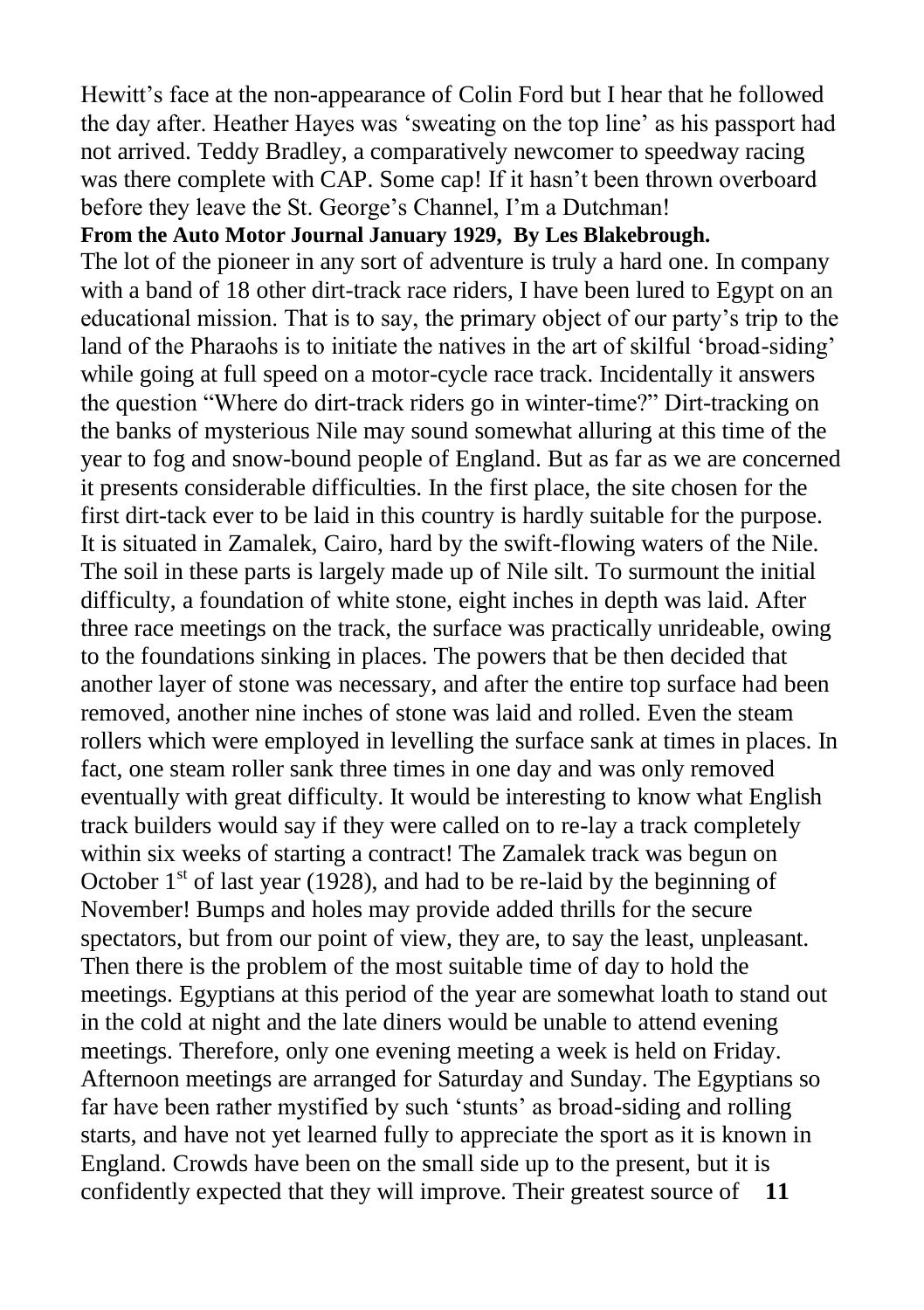amusement seems to be a crash or a fall. Perhaps the advent of a few native star riders will add to their natural excitability. At all events, we are endeavouring to arrange races solely for native riders. The Egyptian track stewards and starters have been quick to learn their business. At first they were decidedly timid of the racing machines but they are now quite accustomed to their duties and the language used on the track and in the paddocks by the riders. Unfortunately, betting has been introduced into the sport in Egypt. As is generally known, this aspect of dirt-track racing has always been forbidden in England. In this country, however, the Pari-Mutuel, installed in connection with greyhound racing, is also in operation for some of the dirt-track events. Complications in this connection having arisen over heats, it has been decided to hold nine or ten events in each programme in future without heats. The venture, apart from providing the riders with useful employment during their English "close" season, has its amusing and instructive aspects, while it will be interesting to see to what extent their pioneer work will be successful. Gus Kuhn is also believed to have raced here. There were at least 10 meetings. A surviving programme gives meeting No. 10 on  $27<sup>th</sup>$  December 1928. Further reading:- Ron Hoare's Book 'Speedway Panorama'. There was a strong British military and European presence in Egypt (Alexandria) at this time. English language Egyptian newspapers were available. They even reported on Scottish second division football matches; unfortunately speedway reports and articles are very scarce.

### **Meeting Formats**

The web work has thrown up some oddball items but the 19 heat meetings between Birmingham and Bristol used at the start of the 1954 season are the oddest seen so far. The format ran Ht1  $1.2$  v  $1.2$ ; Ht2  $2.4$  v  $2.4$ ; Ht3  $5.6$  v 5,6; 7,8 v 7,8; Ht5 1,4 v 1,4; Ht6 5,7 v5,7; Ht7 2,3 v 2,3; Ht8 6,8 v 6,8; Ht9 2,4 v 1,3; Ht10 5,6 v 2,4; Ht11 1,3 v 5,6; Ht12 5,6 v 1,3; Ht13 2,4 v 5,6; Ht14 1,3 v 2,4; Ht15 7,8 v 7,8; Ht16 1,4 v 2,4; Ht17 2,6 v 1,6; Ht18 3,5 v 3,5; Ht19 Nominated. The sides were 8 man teams with 7 & 8 the reserves.

### **John's Top Ten**

**John Hyam's** top 10 has provoked a few responses. **Norman Jacob** said he was very interested in Johns Top 10 riders from the period 1930-39. However, he found two very surprising omissions. The first, which will come as no surprise to anyone who knows me, is Tom Farndon. In my opinion, the **14** greatest rider of all time and my hero.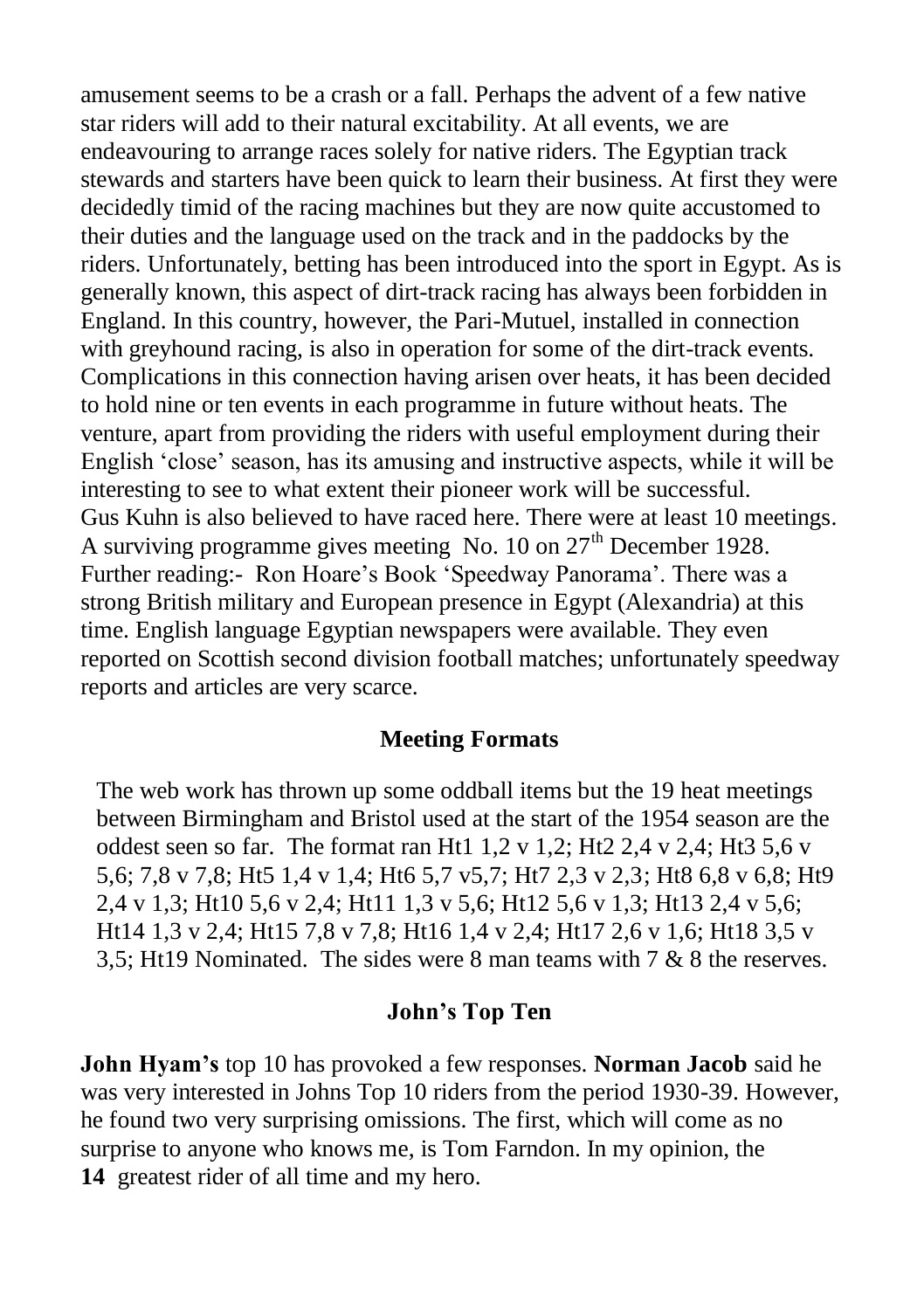He was the only rider to hold the Star Riders" Championship, the British Match Race Title and the London Riders" Championship at the same time. He successfully defended the Match Race title more times than any other rider and when he was killed on the track, the Control Board ended the competition as a mark of respect to him.

As if all that wasn"t enough, at one time, he also held the four lap rolling start track record at every National League track simultaneously.The other surprising omission is Vic Huxley. Surely the greatest of the pioneer Australians as his record shows. Star Riders" champion in 1930 and runner-up in 1929, 1931 and 1932. When the British Match Race Championship was started in 1931, he was nominated as the first champion because of his dominance at the time. Even as late as 1936 he was crowned London Riders' champion.To make way for them in the Top 10, I would leave out Vic Duggan – not yet at his best pre-War - and Jack Ormston. Good though Ormston was, I would suggest he was not quite up to the standard of the others.

# **League Championship Medal Winners**

**Mark Sawbridge** our Wolverhampton expert has compiled this item on riders winning League Championship medals.Who has won the most league championship medals? That was a question I recently asked myself, and I can now produce the answer. Firstly, let me set the parameters for this piece of research. I have only concentrated on the top flight of speedway – that's Division One, British League, Elite League or whatever it's called at the time. I've started my research at 1932, as this was the point at which the Northern and Southern leagues merged to produce the National League. Also, I've only included riders who appeared at least six times for their clubs during the championship-winning season.

So with that out of the way, I can confirm that Bill Kitchen has an almost unassailable lead at the top of the title-winning table. Although I recognise Bill for his brilliance as a rider and captain, there is an element of luck about this. Until the advent of the British League in 1965 there was very little rider control, and clubs were allowed to accumulate as much rider resource as they wanted. This led to speedway being dominated by three teams from the period of 1932 until 1964.

Belle Vue were the first of the 'super teams'. In fact, their pre-war team was known as 'The Invincibles' and for good reason. The economic depression and the concentration of the sport's power in London meant that the Aces were, **15**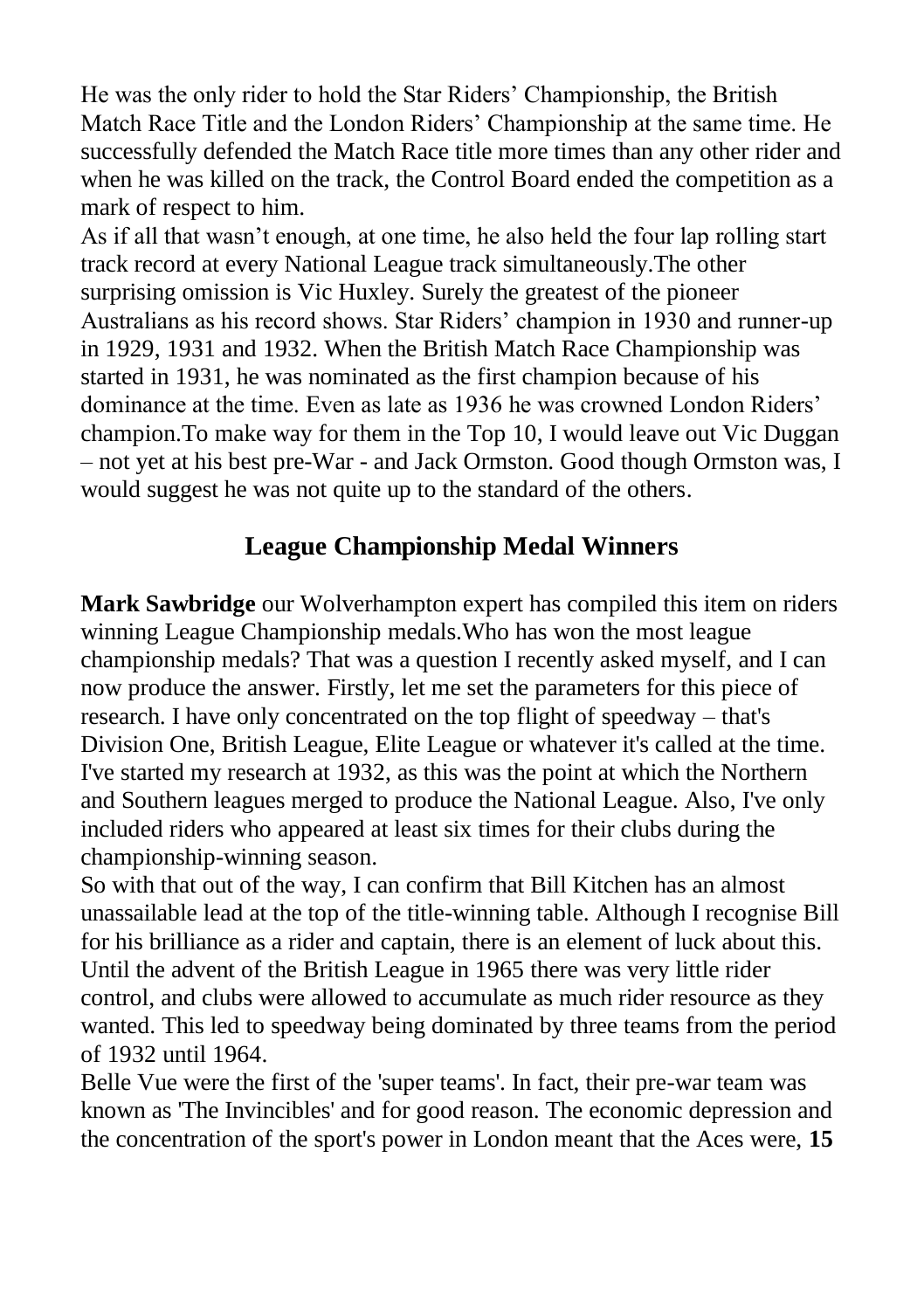for some time, the only club outside of the capital. Promoter E O Spence, surely one of the sport's all-time great administrators, used this as an asset and not a weakness. Riders from the closed-down tracks in the north flocked to Hyde Road and Spence was able to cherry-pick his team. The Aces were so successful that they won the National League title four years running, from 1933 to 1936.

Bill Kitchen was an integral part of this side. Starting his career as an unknown in the early 1930s Kitchen was something of an overnight sensation, and was recognised as one of the sport's top riders within a short period of time. Indeed, in his maiden season of 1932 he gained a 9.20 average.

After the end of the war, riding strengths were 'pooled' and allocated fairly across the tracks. Wembley seemed to get the best deal, and Kitchen was part of this. He joined the Lions side which took the National League title every year from 1946 to 1953 apart from 1948 – they had good reason to miss out that season as most of their home meetings were held at Wimbledon, due to the Olympic games being held at the Empire Stadium.

Kitchen won four titles with Belle Vue and seven with Wembley, giving him a grand total of eleven gold medals. That's a total which is highly unlikely to be beaten.

Wimbledon were the next of the 'super teams'. The Dons raised superstars from nothing and they won every title from 1954 until 1961, with the exception of Swindon's shock win in 1957. This means that some of their riders, such as Ronnie Moore, Barry Briggs, Cyril Brine and Ron How feature heavily in our list. One rider, Cyril Maidment, does better than them all, however. 'Maido', who was born a stone's throw from Plough Lane, also won a title with Belle Vue in 1963, giving him eight titles and second place in the overall list.

Amazingly there are only three riders who have ever won championship medals with three different clubs. Barry Briggs gained them for Wimbledon, Southampton and Swindon. Fellow-New Zealander Frank Shuter won them with Swindon, Poole and Exeter. And modern-day rider Joe Screen has achieved this with Belle Vue, Bradford and Eastbourne. Peter Ravn also deserves a special mention, as he won championship medals with two different clubs in his first two seasons in Britain – Belle Vue in 1982 and Cradley Heath in 1983.

There are some surprising absentees from the list. Ove Fundin spent most of his career at Norwich, who failed to win a senior league title. Nicki Pedersen hasn't won one either, and neither has Jack Parker.

Here is the leader board:

**(16)** 11 – Bill Kitchen8 – Cyril Maidment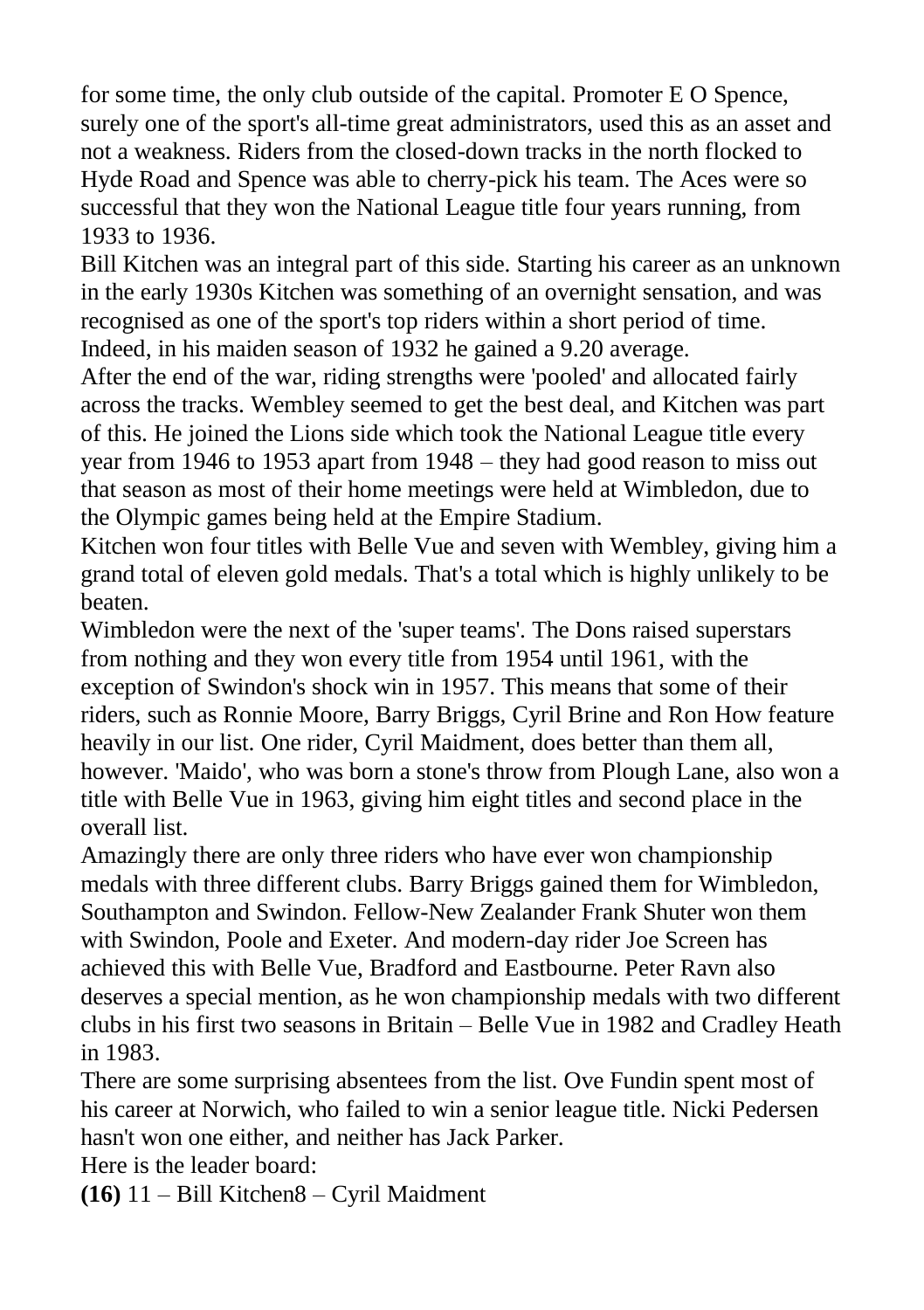7 – Cyril Brine, Ron How, Ronnie Moore, Tommy Price

6 – Barry Briggs

5 – Bob Andrews, Jimmy Gooch, Bob Wells, George Wilks, Freddie Williams 4 – Joe Abbott, Bill Gilbert, Max Grosskreutz, Bob Harrison, Gerald Jackson, Eric Langton, Ivan Mauger, Peter Moore, Soren Sjosten, Frank Varey, Simon Wigg, Eric Williams

3 – Bruce Abernethy, Jan Andersson (Reading), Mick Bell, Alf Bottoms, Peter Collins, Marvyn Cox, Jeremy Doncaster, Martin Dugard, Ken Eyre, Gil Goldfinch, Andy Grahame, Tommy Knudsen, Bill Longley, Scott Nicholls, Hans Nielsen, Bob Oakley, Chris Pusey, Tony Rickardsson, Tommy Roper, Billy Sanders, Joe Screen, Frank Shuter, Ryan Sullivan.

# **Bonnie and Jack Waddell unsung Speedway Heroes**

**Tony Webb** from Australia writes about two lesser known Aussies.

Bonnie and Jack were two riders who played a great part in the establishment of speedway in Queensland in the post war period. The early programs spelt the surname Wardell and later it was changed to Waddell. They both started riding in the 1946 season at the Exhibition ground under Frank Arthur. Originally from Toowoomba ,a town that produced many great speedway riders, the brothers rode until the mid 1950s. Bonnie went to UK in 1947 where he raced for three seasons and Jack spent most of his racing days in Queensland and New Zealand where he was a member of an Australian test team who toured New Zealand in 1949 scoring 6 points in the three match series.

I have reviewed their careers separately as they followed different paths but both riders gave great entertainment whenever they took to the track. There are reports in on the internet that Bonnie and Jack rode for Long Eaton in 1949 but I have been unable to substantiate that.

## **Jack Waddell**

Jack commenced riding in the 1946 season at Brisbane Exhibition Ground (Ekka). He was an all round sportsman playing rugby league for Toowoomba on Sundays after racing at the EKKA the night before. Jack also rode in TT events at Kingston, Strathpine and Bardon with Keith Cox and the Braund brothers.

In a tragic night at the Ekka on the first of May 1953 he received severe concussion when he was flung into the safety fence. Earlier in the evening Speedcar driver Curly Rylands of Maryborough lost his life when he was thrown from his car. Jack made a full recovery and achieved one of his **17**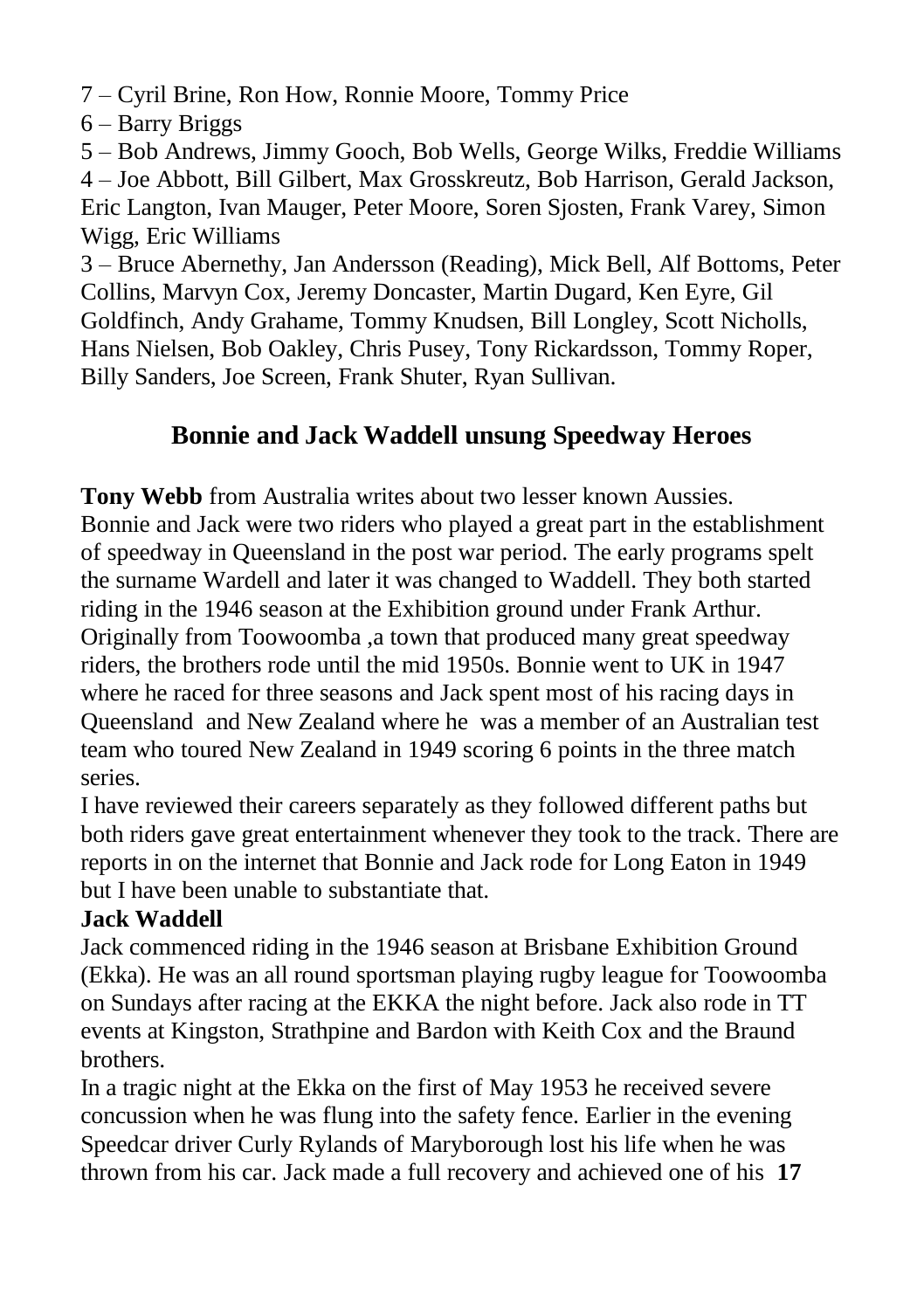career highlights the next season when he took out the 1954 Queensland Best pairs with Keith Cox.

Retirement came at the end of the 1958/9 season on May 23 to be exact Jack passed away in February 2003 aged 82

### **Bonnie Waddell**

Bonnie"s career followed a similar pattern to his brother Jack for the first season in 1946. Bonnie was also from Toowoomba, born in 1922, a motor mechanic by trade. During the early part of 1947 he rode in Sydney with Keith Cox but had limited success. He was spotted by pioneer Brisbane rider Charlie Spinks who was contracted to the English second division team Newcastle Diamonds. Charlie signed Bonnie up for the legendary promoter Johnnie S Hoskins who was the boss man at the Newcastle track. Late in the 1946 season Bonnie had been a Telegraph Blue, a prestigious award by the popular Brisbane newspaper for services to motorcycling. Not only was Bonnie a very good motorcyclist and mechanic, he was also very dedicated to personal fitness and was active in many sports.

Bonnie left Sydney in March 1947 aboard the Asturios, a former troop carrier, it was not first class travel, but in the company of Bat Byrnes, Ken le Breton, Buck Ryan, Junior Bainbridge, Arthur Payne, Bill Harris, Mal Hodgson, Jack Baxter and Reg Challenger a great time was had by all.

On arrival at Tilbury, Bonnie straightaway made the long journey up to the north east of England to join his team the Diamonds. Within 24 hours of arrival he was on the track for the match against Wigan Warriors, this was the  $28<sup>th</sup>$  of April. In his first ride he finished last, then a third and finally an engine failure put paid to his debut. As he was on the track spare it was a creditable start. Mounted on his own machine he scored 4 at the tiny Bristol track the following week and then 2 at Birmingham the next evening.

He went on to ride 26 meetings for the Diamonds in that first season, racing on 8 different tracks the length and breadth of England. His final score was 65 points and 12 bonus points, which are paid when you follow your partner home in 2<sup>nd</sup> or 3rd position. The best meeting Bonnie had was a 7 paid 8 at home to Norwich stars who included fellow Queenslander Bert Spencer in their team

Bonnie's team mates for the season included the veteran Australian Doug McLachlan and the White Ghost Ken le Breton.

After the long voyage home Bonnie commenced the 1947/48 Brisbane season. He represented Queensland in the match against an overseas select on November 22 scoring 3 in a Queensland"s lowly 13 against a rampant Overseas teams 33. He was called up for the Test against England at the Ekka **18** on December 6 scoring 3 points in the Australian 57-47 defeat of the Lions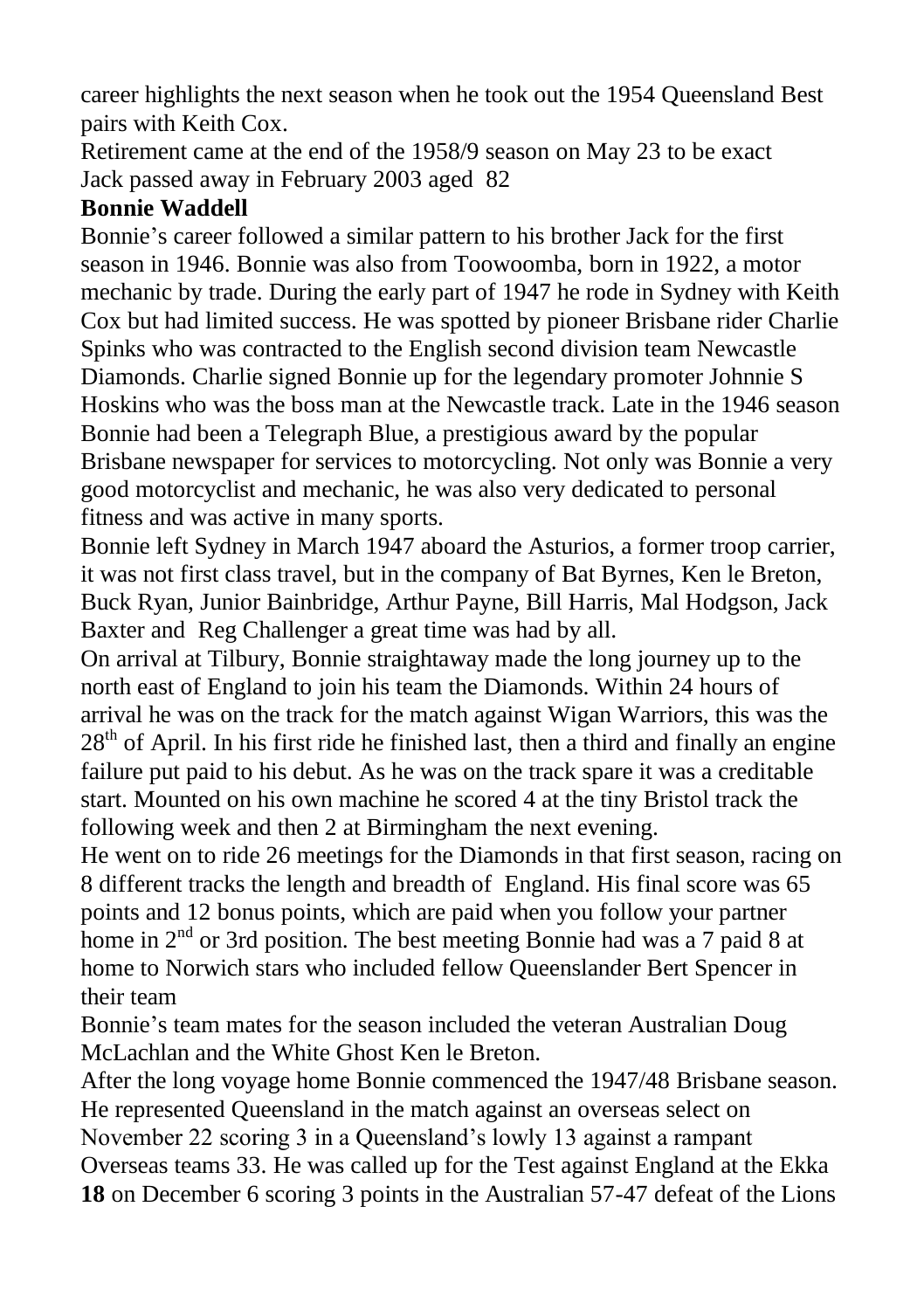Returning to England in April 1948 he was dismayed that his Newcastle promoter Johnny Hoskins had transferred him to Exeter in exchange for fellow Queenslander Keith Gurtner. Worse was to come as Exeter could not give him a team place. He was then loaned to West Country rivals the Plymouth Devils in the third division under Jimmy Baxter"s helm. Jimmy was to feature later in the year. On his debut at Pennycross he scored a handy 4 paid 6. Team mates in that 1948 side included Pete Lansdale, grass tracker Ivan

Kessel and fellow Brisbane based rider and frame maker Dave Hynes. A Speedway News report in May 1948 stated Bonnie had acquired one of the new Hynes speedway frames

In the next few months Bonnie rode at several tracks that were new to him, including Yarmouth, Wombwell, Hastings, Tamworth, Hull and Cradley Heath. In July injury hit Exeter recalled him to the County ground. After two meetings for the Falcons drama struck when he turned up at Jimmy Baxter"s other track Southampton to ride for Exeter. A heated exchange took place between Bonnie and Jimmy with the result that Bonnie loaded his bike and left the stadium. Press reports of the day state that he was paid not to ride and the matter was reported to the speedway control board. A reconciliation must have taken place as two days later he was back at the Southampton track once again in the Plymouth team. Then he scored a valuable 4 points for the Devils. Bonnie rode in all the Devil"s fixtures up to the season"s end on October 28. This was his best season with a total of 45 meetings.

Bonnie braved the British winter of 1948, working as a motor mechanic. He was prepared and ready for the tapes to go up on his third season in UK. He was back in Plymouth for the meeting of April 1<sup>st</sup> against Exeter. The team included George Wall, Alan Smith and Pete Robinson. Niggling injuries were to play havoc with this last season in England and after 21 meetings he appeared no more in the Plymouth colours following the match at Tamworth on July 27. Prior to this he had only scored 1 point in his last 4 meetings. There are reports that he won a grass track championship after he finished at Plymouth but I have found no official confirmation of that. There are also reports that he rode at Long Eaton but as the Archers only held un-official meetings, again no evidence.

Back home again, his motorcycle business in Ann Street, Fortitude Valley became his primary interest, but he still continued to ride at the Ekka until 1956/57 season

In 1949 both Bonnie and Jack were members of a Queensland team that travelled to New South Wales for a series of matches. On October 28 **19**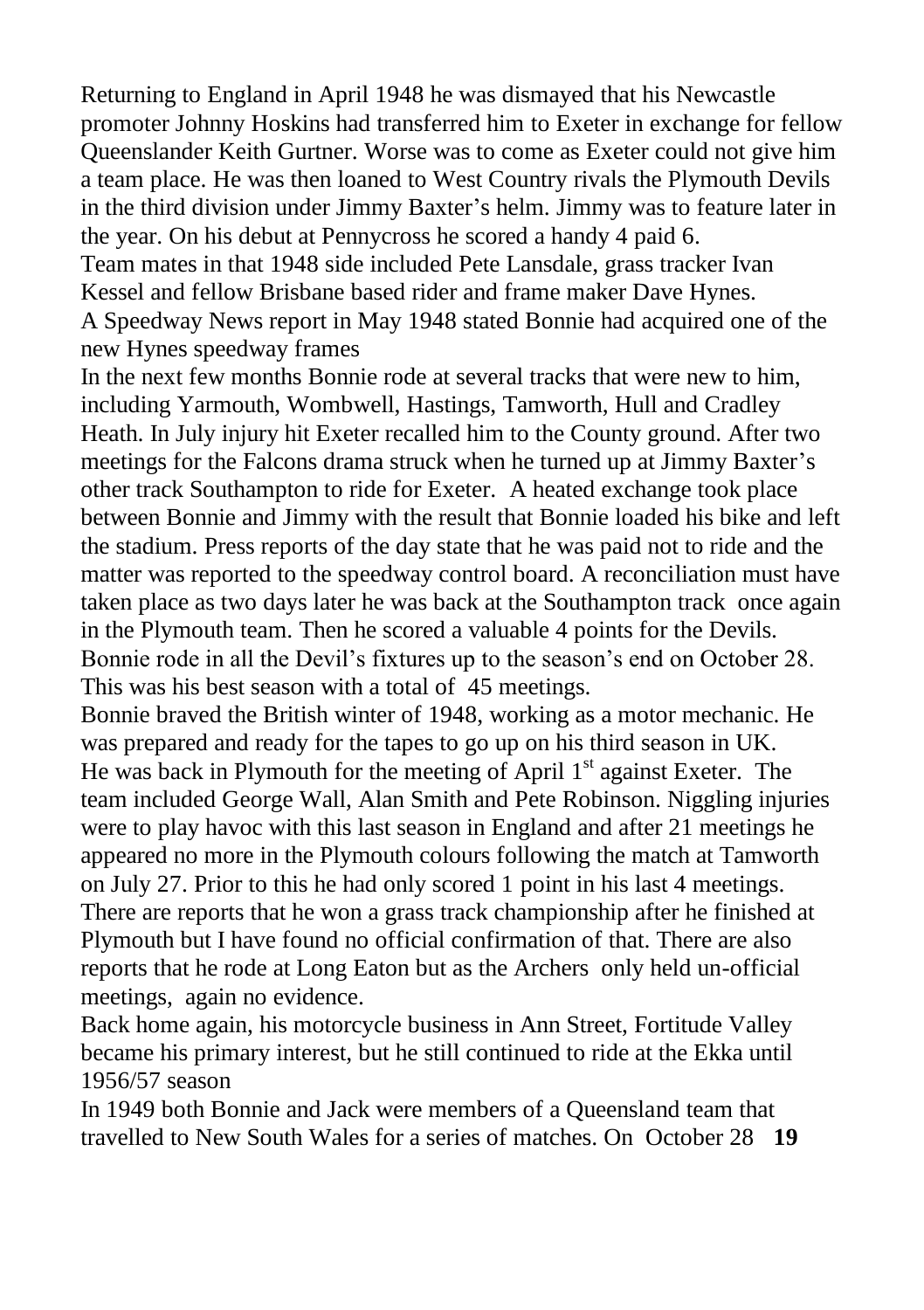they met a Royale team losing 10-38, Bonnie scoring 4 Jack 3. The next meeting at Parramatta resulted in a draw. The final match back at the Royale on November 4 the Queenslanders met a NSW side losing 13-35. Bonnie scored 1 Jack 2.

Bonnie received a cap for the Australian team at the Ekka on February 2 1952 when he contributed 3 points in the Australian side's 66-41 victory over the Lions

In 1953 he was at the centre of a Speedway riders strike for better pay, in his role as secretary of the Speedway Riders Group. This distrupted the 1953/54 season in Brisbane.

Bonnie is considered by some Exhibition ground observers as a very shrewd rider who would play the handicappers at their own game. He was careful , when his handicap was reduced not to take too much advantage with improved performances straightaway which would see him moved back again. He had the system worked out so at the end of the season his total points score was up with the best with the minimum of risk.

Had he persevered in England he would possibly have emulated the careers of other great Queensland riders.

Bonnie is believed to have passed away in the mid 1980"s

Acknowledgements to: Barry Lane Brisbane; Barry Forsyth Brisbane; John William Warren Park QLD; Keith Cox Collection; Stenners; Speedway Researcher UK; Speedway Star and News.

# **MAX GROSSKREUTZ & NORWICH – 1938**

**Bryan Tungate**, our Norwich historian has penned an article about the Aussie who played a major role in Speedway at The Firs before the war.

When I was young and not really interested in the facts surrounding Speedway I was always told that Norwich should have been League II Champions in 1938. The reason they did not win the League was that Max would often drop out during matches and allow the lesser lights to take his place, so the oldtimers told me. Well this did happen on numerous occasions during the season, but not very often in League matches. On the majority of occasions those matches were in the National or the Provincial Trophy competitions. The real reason Norwich did not take the title was down to sheer bad luck more than anything else.

When Max was allowed by the Speedway Control Board to take out his riding licence again there were conditions they attached to that permission.

1 …. Max had to be properly transferred to Norwich and could only be **20** transferred back to the Aces.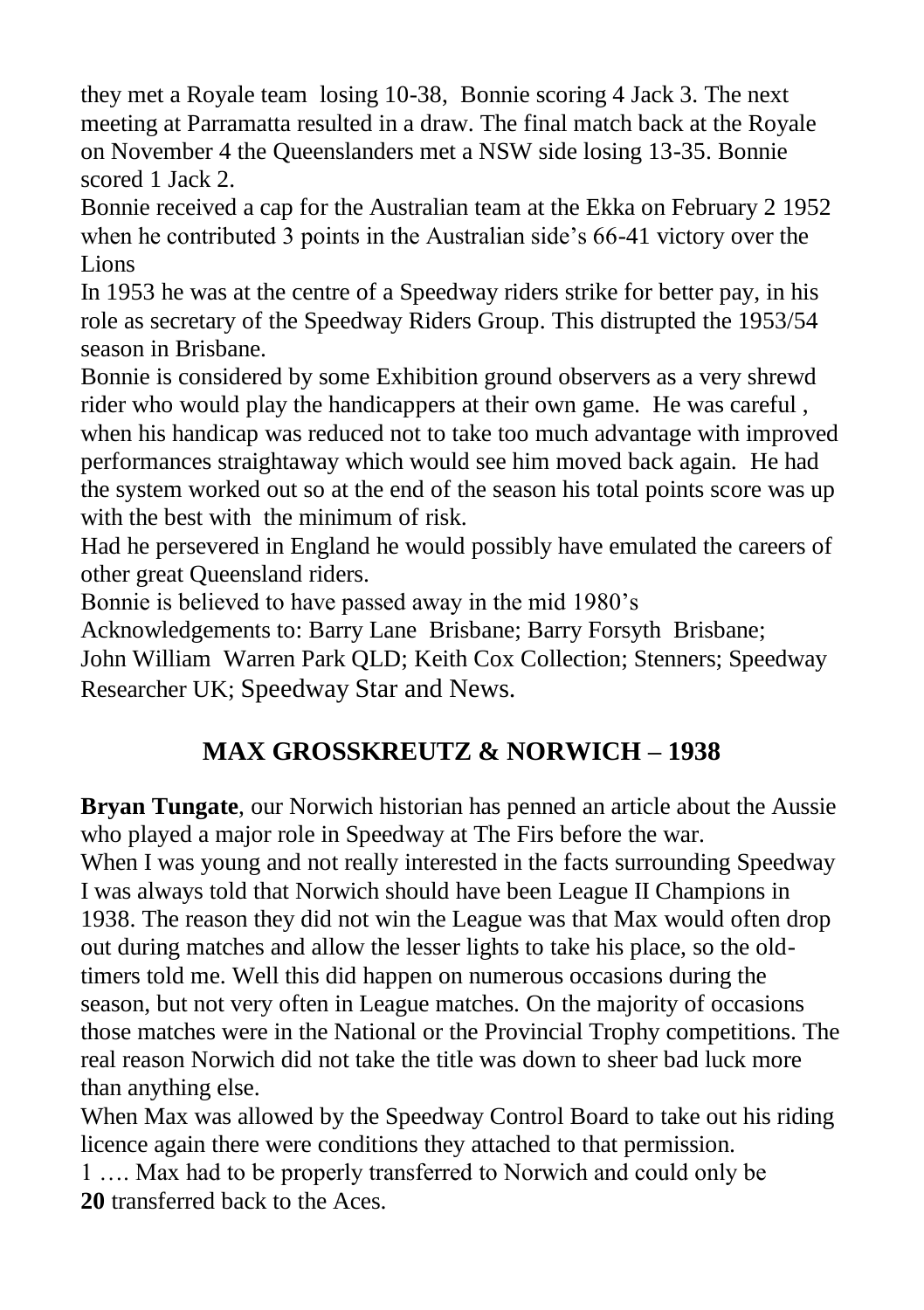2 …. Max could only ride in Official fixtures but must not ride any secondhalf races.

3 …. Max was not allowed to enter or ride in the World Championship meetings.

4 …. Max was not to ride on any First Division tracks, except Belle Vue.

5 …. All of these conditions were to be stated as part of the transfer agreement.

It did not state, as far as I can say, that Max must ride in the Test Matches for Australia v. England, his retirement was one of the contributing factors in the scrapping of the series after just one match in the previous 1937 season. He rode in all five Tests in 1938.

Max also agreed to race at Belle Vue on August Bank Holiday Monday. In May, when the agreement was made, Norwich had no fixture on that day so it seemed alright.

When the Second Division plans were formulated for a July start the date was kept free on the Stars fixture list. Unfortunately Lea Bridge, making up a team from Harringay assets in the main, became late entrants and they were to start on August Monday. The first team to visit the Bridge would be Norwich. On the 27 July the Stars visited the Southampton track but the fixture was washed out. The re-run date was set for August Monday, following the afternoon meeting at Lea Bridge. Suddenly there were two matches without Max on a day which had been kept free. Worse was to come when the young Alan Smith was injured on the 30 July and was also to miss these two meetings. Norwich pitched new young Aussie Syd Littlewood into the reserve spot but there was to be no fairytale outcome. Stars lost  $50 - 30$  at Lea and heavily  $63 - 21$  at Southampton. They only lost two other matches in the League that season. With Max they would have definitely got much closer in both these matches. The tie for top place was decided on race points "for" and Hackney Wick edged it having 758 compared to the Stars 749.

An interesting point was that Hackney wanted to stage a home and away match with Norwich to decide the title outcome but the S C B would have none of this. Hackney even wanted Norwich to "drop" Max from the team for this proposed match-up. They seemed to hate Max as, even when he broke the track record at Hackney, the Hackney big-wigs simply refused to recognise the time Max clocked. Anyhow any chances of them beating Norwich over twolegs were fairly low as Stars had won in a National Trophy fixture by 121 – 94 and repeated the medicine by  $119 - 95$  in a Provincial Trophy round. Max only took 2 rides in the Hackney leg of the National Trophy tie and was riding in a Test Match so missed the Norwich leg of the Provincial meeting. **21**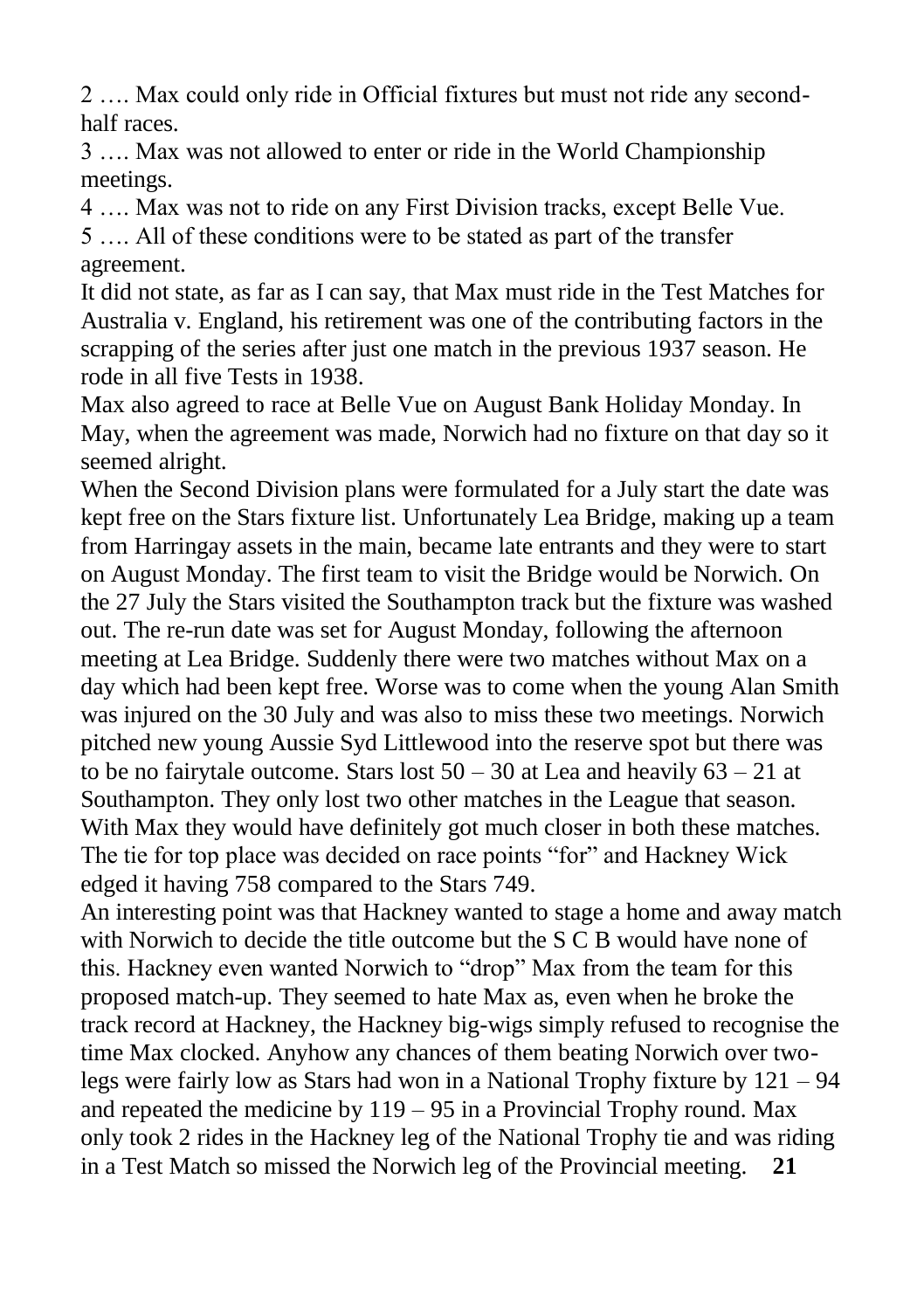**THE HARTS OF COPPULL TAG Allison** 40 pages, many photos, soft cover £3.50 plus 50p P&P A Whiff of 'R' Promotions Ltd,117 Church Lane, Chessington, Surrey, KT9 2DP Review by **John Hyam.** In 1946, Wimbledon Speedway was mesmerised by the spectacle of legtrail rider Oliver Hart.The Lancastrian only stayed one season with the Dons, but when greybeards meet to discuss "who was the greatest thrillmaker the club has ever had?" most times the name of Oliver Hart surfaces. Dennis Gray, a Dons team-mate, remembers: "When Oliver Hart was on the track the other riders would go the pits gate simply to watch him." In his first home match for Wimbledon on April 22, with seven points from three rides in a National League match against Bradford, Hart was leading heat 11 when he crashed and broke his wrist. He made an exceptionally fast recovery and was back riding by May 6. At the end of the season, Hart was Wimbledon's second highest scorer, only the experienced England star Norman Parker finished ahead of him.Hart loved Wimbledon and the Dons' fans loved him. But he had a problem getting to matches. Early on a Monday Hart, who lived in Coppull, Lancashire, would travel by train from Preston to London, stay overnight, then return home on Tuesday. It meant two days away from the haulage business he ran with his rider-brother Ron.There was a solution, with a triangular transfer at the start of 1947. Bradford rider, Australian Bill Longley who lived in Lewisham, moved to New Cross. They let Les Wotton moved to Wimbledon while Hart replaced Longley.

Author **TAG Allison** first saw speedway at Newcastle in 1946 and it produced a lasting memory of the leg-trailing artistry of Oliver Hart. A highlight of 1948 for him was a holiday in London, which had five tracks, but Harringay was the one he chose to visit because Hart was riding.

The book deals with Hart's career from pre-war days in 1933 until his retirement in 1952. It also includes the career of his twin brother Ron, who rode at northern tracks in the late 1940s and early 1950s. And there is a poignant mention of a third speedway racing Hart - their brother Stan who died after crashing while riding for Belle Vue Merseysiders at Birmingham on August 25 1937.

The book also traces speedway history from the mid-1930s to the early 1950s. It is a must for all speedway libraries.

# **High Beech and Barnet 1937**

**Barry Stephenson** from Workington way passes on an interesting item from a **22** 1937 High Beech programme.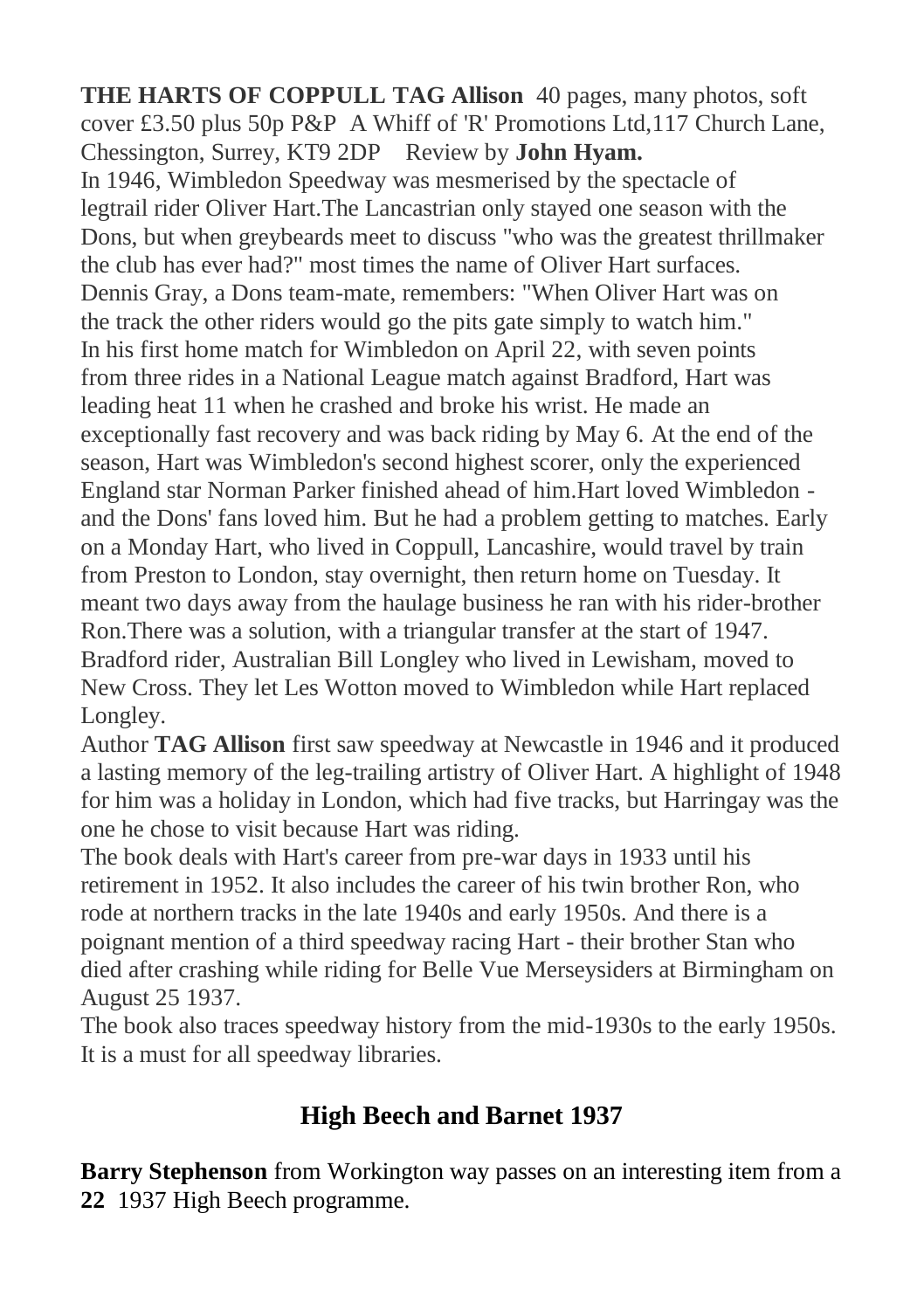One of the most interesting programmes in my collection is that from High Beech and dated 2 May 1937. The cover carries the legends "Ninth Racing Season' and 'Eighty-Eighth Meeting'. This suggests that High Beech had been running nine years and were cumulatively numbering their programmes. The editorial dissuades us of that theory. I retype the editorial as follows – *Many of you here today - staunch supporters of Barnet Speedway during the past eight seasons – will share the Club's regret that it was not possible to obtain a new lease of the ground adjacent to the Barnet By-Pass where no less than eighty seven successful meetings had been held. Efforts to secure suitable alternative ground in approximately the same locality were futile, and so we had to move – lock, stock and barrel – to High Beech, the birthplace of Speedway Racing in England.* 

*It is hoped you will enjoy the sport in the new surroundings, and it will continue to be the aim of the Club to present amateur speedway racing in the best possible manner.*

*The North London Motor Club which organisation will be presenting meetings at High Beech this season, was founded in 1920. The Club has been foremost in all the many phases of motor and motor cycling sport for many years, and it was responsible for the establishment of speedway racing in England – at Stamford Bridge – in 1928.*

*In the following year Stamford Bridge was handed over to a commercial concern, and the Club then laid out the first permanent Grass Track for amateur clubmen at Barnet. Gradually the grass circuit was transformed into a cinder track, and meetings at Barnet Speedway have been held at regular intervals since 1929.*

*Now the Club brings the sport to the borders of Essex and Herts, where it hopes to make many new friends, not only for itself, but for the wonderful sport of speedway racing in general.* 

A very informative editorial which provides an answer to several historical loose ends. Does anyone have a list of the eighty seven meetings held at Barnet?

I have only been able to acquire one Barnet programme dated 7 June 1936 being the Eighth Season and Seventy Sixth Meeting. The programme informs us that the track was two miles north of Mill Hill off the Barnet By-Pass. The track measured 440 yards and the four lap record was held by G O"Brien with a time of 91 seconds set on the 2 June 1935.

**Remember –** we want your items for The Speedway Researcher. You can do it and if you need a bit help – we"ll help you. They say everyone has a novel in them – we only look for a speedway article. **Editors 23**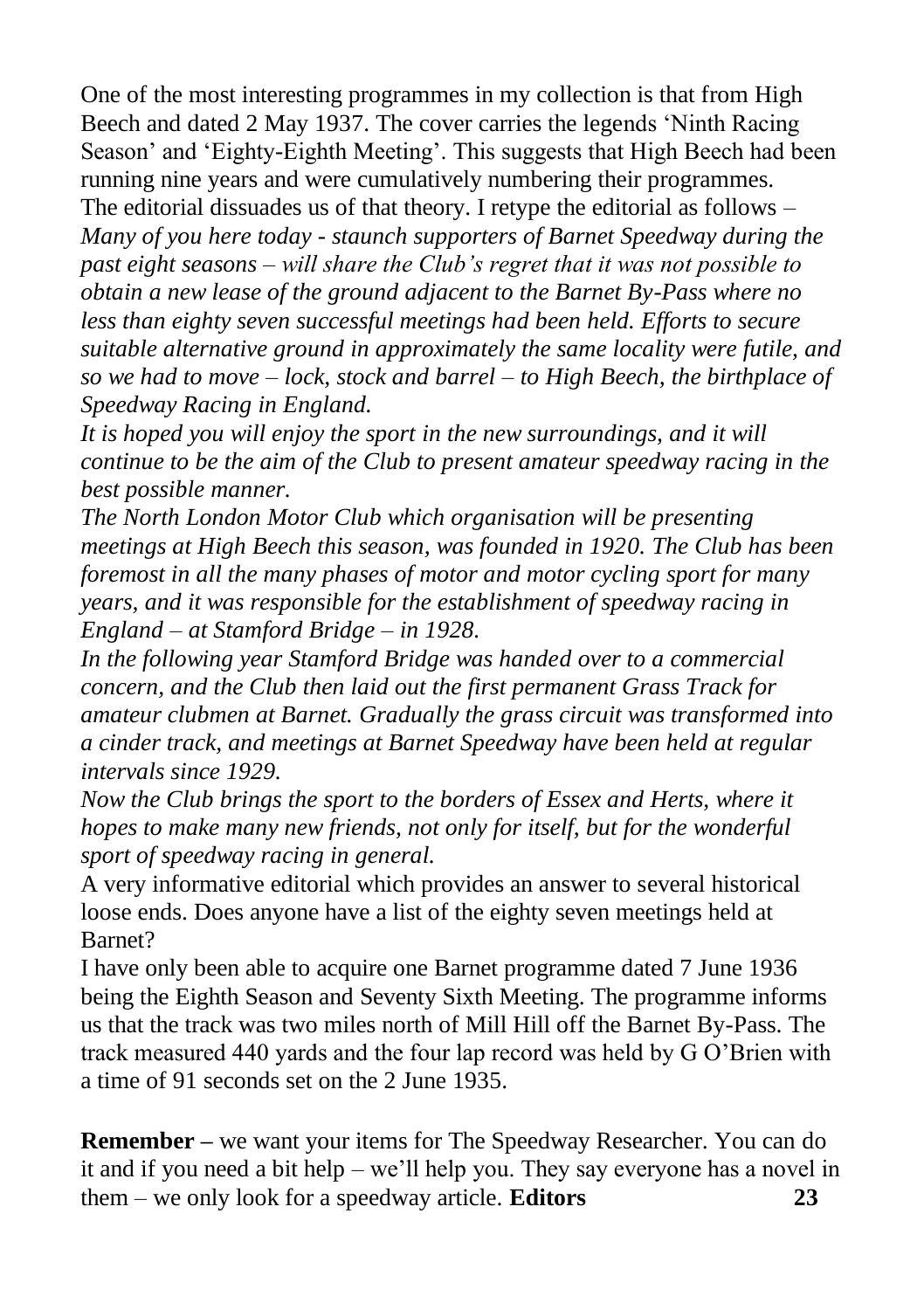## **Web Words**

**Ron McNeil** continues to beaver away with the web keeping it up to date as he gets bits and pieces from all airts and parts. There is activity across the board as **Bob Ozanne** keeps the pressure on the pre-war stuff, I keep on with the material from 1945 aided by a whole host of sources and **Steve** and **Gary** take up the torch from 1960 onwards. There are hundreds of gaps to be filled so don"t be shy and have a look to see what is needed. Every contributor is acknowledged on the site.

**Barry Stephenson** has chipped in a huge record of meetings he is aware of and we should have a massive data base of meetings staged in the UK from 1928 to 2007. Again there are a few gaps along the way which need filled. Volume 7 of The Speedway Researcher is now available on the web so we are not too far behind with that either.

### **Wot ? No 5 – 1s?**

Most meetings feature a scatter of heat scores. However the meeting of Monday 30<sup>th</sup> June 1952 at Wimbledon Stadium, London, when Wimbledon Dons 43 beat Wembley Lions 41 in a challenge match, failed to produce a single  $5 - 1$ . It was odd that the home team failed to register any bonus points while the Wembley lads collected seven. There were five heats won by the  $4 -$ 2 margin while the remaining nine were drawn three all.

### **The Fletcher / Thatcher Mystery**

Way back in 1949 when Southampton raced at Fleetwood Bill Rogers didn"t ride but was he replaced by Bob Fletcher or Bill Thatcher? After some thought Vic Butcher and Jim Henry think it was Thatcher but sources, including marked programmes disagree. The joys of speedway history…

**Deadline for items for next edition is 31st July 2008 Web Master: Ron McNeil Contact at info@speedwayresearcher.org.uk The Speedway Researcher is edited and published by: Graham Fraser Jim Henry 7b Bruce Street, 90 Greenend Gardens, Stirling, FK8 1PD Edinburgh, EH17 7QH 24 Tel : 01786 471992 Tel : 0131 664 7185 jjh1950@blueyonder.co.uk**